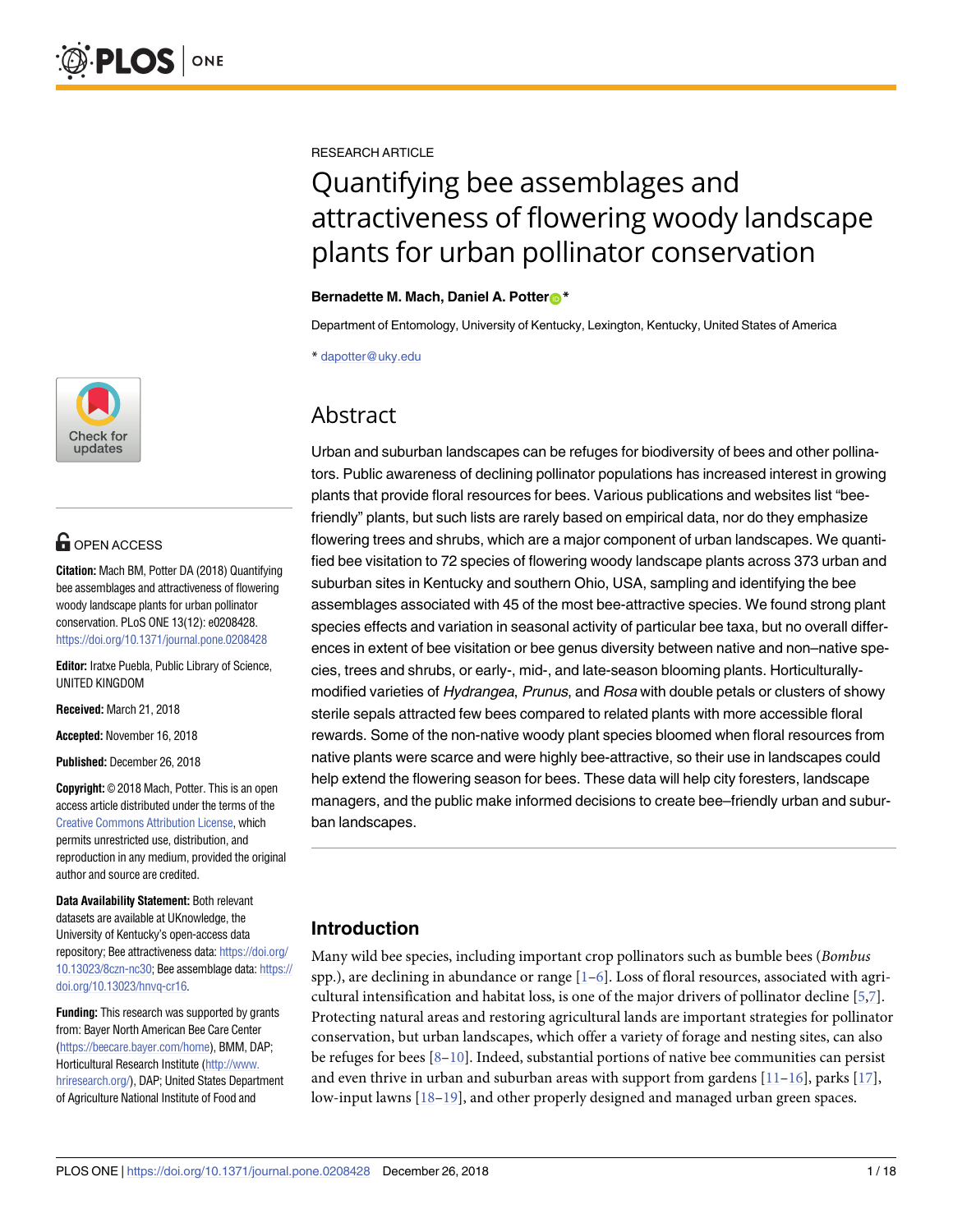<span id="page-1-0"></span>**PLOS** ONE Agriculture Specialty Crop Research Initiative grant 2016-51181-235399 facilitated and administered in collaboration with the Interregional Research

Project no. 4 grant 2015-34383-23710 ([https://](https://nifa.usda.gov/) [nifa.usda.gov/\)](https://nifa.usda.gov/), DAP; University of Kentucky Nursery Research Endowment Fund [\(http://www.](http://www.uky.edu/hort/) [uky.edu/hort/](http://www.uky.edu/hort/)), BMM, DAP. The funders had no role in study design, data collection and analysis, decision to publish, or preparation of the manuscript.

**Competing interests:** Bayer North American Bee Care Center ([https://beecare.bayer.com/home\)](https://beecare.bayer.com/home) provided a grant to BMM and DAP. There are no patents, products in development or marketed products to declare. This does not alter our adherence to PLOS ONE policies on sharing data and materials.

Bees are keystone species in urban environments, where their pollination services help propagate both wild and ornamental plants that in turn support birds and other urban wildlife by providing fruit and seeds as well as harboring insect prey  $[1,20-22]$  $[1,20-22]$  $[1,20-22]$  $[1,20-22]$  $[1,20-22]$ . Urban bees directly benefit people by pollinating crops grown in residential and community gardens [\[23,24](#page-15-0)], but they also present opportunities to interact with nature and engage in conservation [[25–28\]](#page-15-0). The rise in urban honey beekeeping [\[29\]](#page-15-0) and initiatives such as the "Million Pollinator Garden Challenge" [[30](#page-15-0)], the Monarch Waystation program [\[31\]](#page-15-0), and the Certified Wildlife Habitat program [\[32\]](#page-15-0) in the United States, and the Royal Horticultural Society's "Plants for Pollinators" [\[33\]](#page-15-0) and Buglifes "B-lines" network of wildflower-rich habitat [[34](#page-15-0)] in Great Britain have spurred public interest and participation in gardening or landscaping to help conserve pollinators, and many garden centers and websites now promote certain species or varieties of ornamental plants as "friendly" to bees, butterflies, and other flower-visiting insects [\[35](#page-15-0),[36](#page-15-0)].

Numerous lists of "pollinator friendly" plants have been compiled by conservation organizations [\[33,](#page-15-0) [37–38\]](#page-15-0), or produced by individuals and published in books [\[39,40\]](#page-15-0) or on websites. Those lists, for the most part, are not well-grounded in empirical data [\[35\]](#page-15-0) or do not cite published sources of such data, nor do they specify, except in general terms (e.g. "bees", "butterflies", or "flies"), the taxonomic composition of pollinator assemblages attracted to particular plant species. With *>* 4000 species of native bees in North America [[41](#page-15-0)], each with unique life history and feeding preferences, such lists have limited conservation value. Another shortcoming is that, unlike the Royal Horticultural Society's compilation of pollinator-attractive garden plants for Great Britain [\[33\]](#page-15-0) which includes both herbaceous and woody plants, existing lists from North American invertebrate conservation organizations focus mainly on native herbaceous plants. For example, for the region of the United States that includes Kentucky, Pollinator Partnership's planting guide lists only 13 species of bee-attractive trees and shrubs, and Xerces Society's list of "Pollinator Plants" (Southeast Region) includes only seven [\[37,38\]](#page-15-0). Several scientific studies have documented the genera or species of bees associated with native eastern North American herbaceous perennials [[42](#page-15-0)] and selected herbaceous native and non– native garden plants [\[12,16](#page-14-0),[36](#page-15-0)[,43,44\]](#page-16-0), but no comparable studies have documented the bee assemblages associated with a broad array of woody landscape plants anywhere in North America.

Flowering woody plants can provide valuable food resources for urban bee populations [\[22](#page-15-0)[,45\]](#page-16-0). A single tree or large shrub can produce thousands of flowers, far more per unit area than in an equivalent patch of garden plants or meadow, and offer copious pollen and nectar with high sugar content [[45](#page-16-0)]. Landscapes with a mix of woody plants whose collective bloom periods extend from early spring to autumn can buffer bee populations from seasonal gaps in floral resource availability that can occur with herbaceous ornamental flowers in urban gardens [\[12,](#page-14-0)[46](#page-16-0)]. Such landscapes also promote bee species richness and diversity by sustaining early–emerging seasonal specialists (e.g., *Andrena* spp.) as well as eusocial species (e.g., honey bees and bumble bees) whose colony development and reproduction requires large amounts of pollen and nectar throughout the growing season [\[45,47\]](#page-16-0). Establishing sustainable woody landscape plants to provide more and better food for bees should be part of any strategy to conserve and restore urban pollinators.

About 75% of all U.S. households engage in yard and garden activities [[48](#page-16-0)], so there is a need for actionable science to help city foresters, landscapers, and a larger, interested public make informed decisions in creating bee–friendly landscapes. To that end, we quantified bee visitation to a wide range of established flowering trees and shrubs at 373 urban and suburban sites in central and northern Kentucky and southern Ohio, USA, and sampled the bee assemblages associated with 45 of the most bee–attractive plant species. Although wind-pollinated plants can serve as important pollen sources for spring-active bees [[49–51\]](#page-16-0), we focused on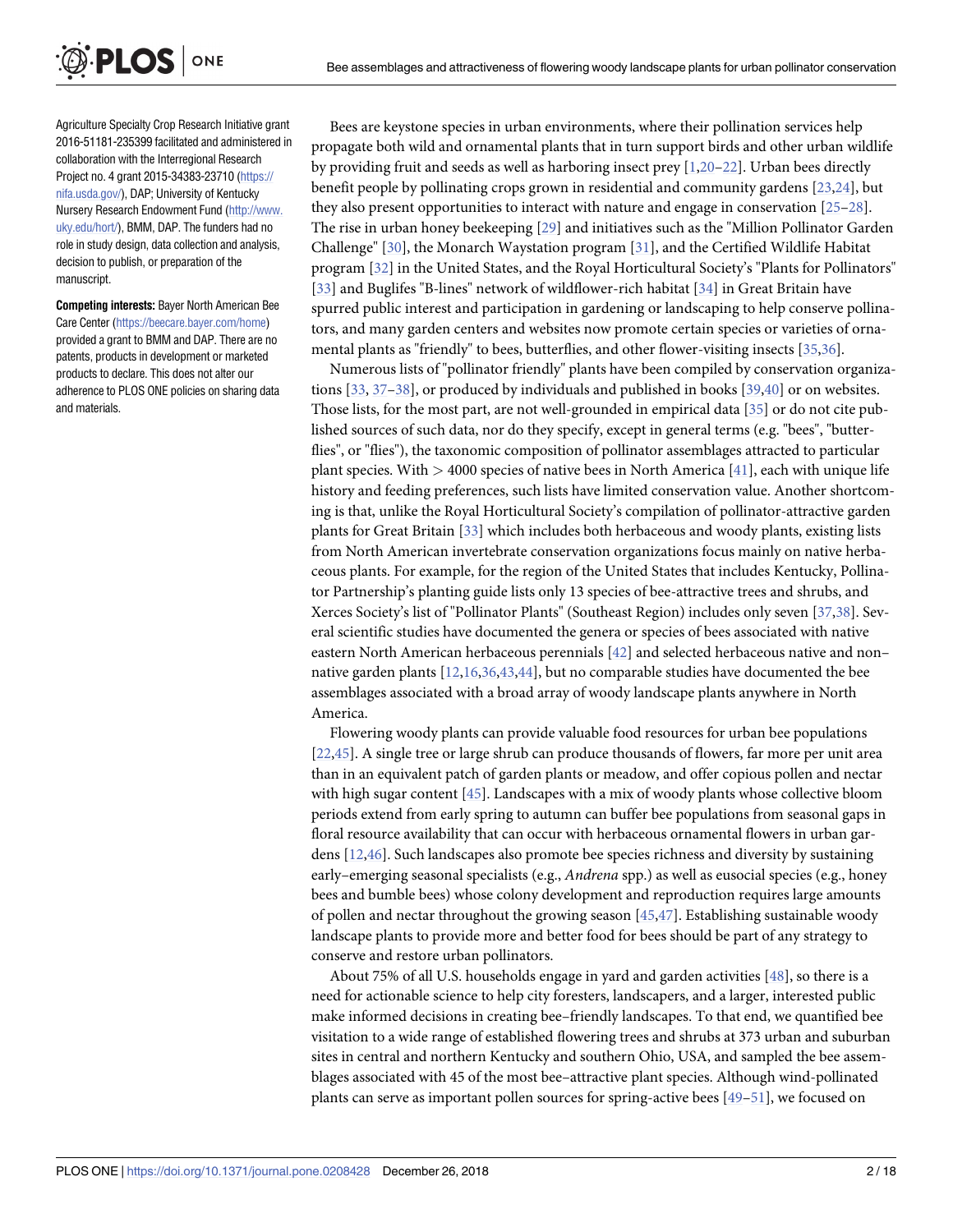<span id="page-2-0"></span>insect-pollinated trees and shrubs that are attractive to consumers in part because of their showy flowers or fruits. We compared overall attractiveness and bee genus richness and diversity between native and non-native plant species, trees and shrubs, and early-, mid-, and lateseason blooming species. Patterns of preference and seasonal activity of different bee taxa based on their abundance in collections from each plant species were quantified. We identified numerous bee-attractive species of woody landscape plants and documented clear differences in the assemblages of bees attracted to different plant species.

# **Materials and methods**

# **Plant species**

In total, 72 species of flowering woody plants were sampled from 2014–2017 (Tables [1](#page-3-0) and [2](#page-4-0)). Sampling took place from February to November each year. Plant species were selected based on recommendations from land care professionals, their suitability for planting within the Ohio River Valley region, and availability and frequency of use in urban landscapes. Both native and non-native plant species were included in order to compare their usage by bees. Plants listed as an invasive or nuisance species by the USDA National Invasive Species Information Center [[52](#page-16-0)] or by the state governments of Kentucky, Tennessee, Missouri, Illinois, Indiana, Ohio, West Virginia, or Virginia were not included. Additionally, we sampled three sets of plant species (*Hydrangea* spp., *Ilex* spp., and *Rosa* spp.) to compare bee–attractiveness and bee genus diversity among cultivars differing in horticultural characteristics, and between closely-related native and non-native plants.

# **Sample sites**

All 373 sample sites were located within the urban landscape and were separated by at least 1 km for same–species sites to ensure minimal overlap of bee populations. Sample sites included street-side and municipal plantings, commercial and residential landscapes, campuses, parking lots, and urban arboreta and cemeteries. Most (93%) of the sample sites were within the Lexington, Kentucky USA metropolitan area; the remainder were in urban or peri-urban cemeteries or arboreta in Louisville or northern Kentucky, or near Cincinnati in southern Ohio. All sample sites were within 145 km of the Lexington city limits. Individual sample sites ranged from single trees or large shrubs, to groupings or hedges of a particular plant species. We sampled five different sites for most (56) of the 72 plant species, four sites for 10 plant species, and three sites for each of the remaining six, harder-to-locate woody plants. An additional 35 sites were used for comparisons between native and hybrid tea roses (*Rosa* spp.). Permissions to collect samples of bees were granted by grounds managers, staff, or by property owners depending on site type.

## **Bee–attractiveness ratings**

Given the wide variation in plant height and form, and in floral density, size, and morphology across such a wide range of trees and shrubs planted at hundreds of sites, it was not possible to standardize sampling on the basis of floral area such as has been done in studies [e.g., 15,40] quantifying bee visitation to same-sized replicated plots of herbaceous flowering plants in a common-garden setting. Instead, each plant species' relative bee–attractiveness was rated based on two 30-second "snapshot" counts [[16](#page-14-0)] per site for in most cases 10 (minimum of six) snapshot counts per plant species. The snapshot counts were also used to justify the exclusion of relatively non-attractive plants from more extensive bee sampling. Snapshot counts were taken at or near peak bloom of a given plant. During each 30-second period, bees actively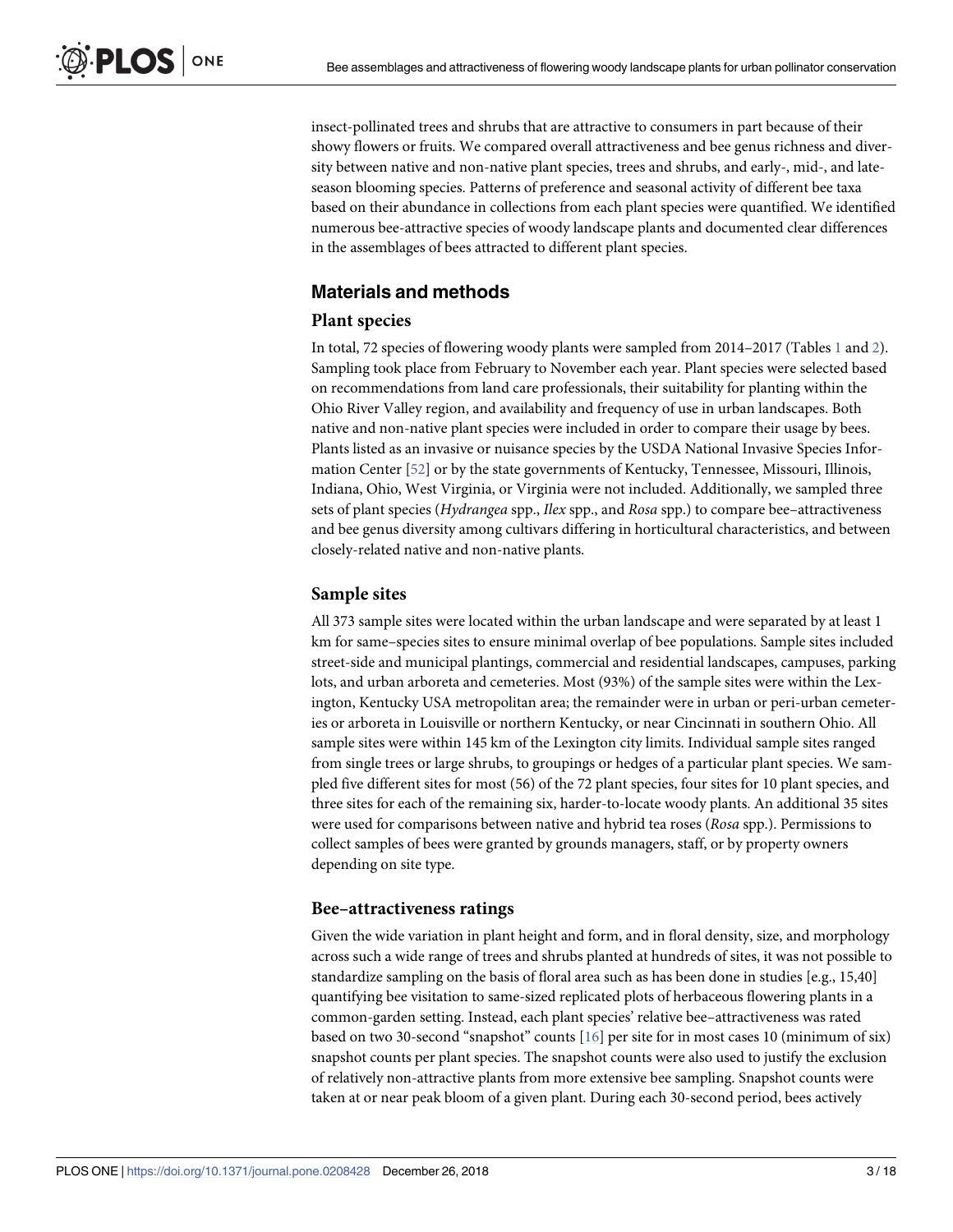| <b>Species</b>                     | <b>Common Name</b>    | $\mathbf n$    | <b>Plant Family</b> | Flower Color <sup>a</sup> | <b>Flower Type</b> | <b>Inflorescence Type</b> | Prov <sup>b</sup> | <b>Bloom Period</b> |
|------------------------------------|-----------------------|----------------|---------------------|---------------------------|--------------------|---------------------------|-------------------|---------------------|
| Aesculus flava                     | Yellow buckeye        | 3              | Sapindaceae         | Y                         | tubular            | raceme                    | nat               | Apr-May             |
| Aesculus × carnea                  | Red horsechestnut     | 5              | Sapindaceae         | PK                        | tubular            | raceme                    | non               | Apr-May             |
| Amelanchier spp.                   | Serviceberry          | $\overline{4}$ | Rosaceae            | W                         | rosaceous          | raceme                    | nat               | Apr-May             |
| Aralia elata, spinosa <sup>c</sup> | Devil's walking stick | 5              | Araliaceae          | W                         | cruciate           | raceme                    | varies            | Jul-Aug             |
| Catalpa speciosa                   | Catalpa               | 3              | Bignoniaceae        | W                         | funnel             | panicle                   | nat               | May-Jun             |
| Cercis canadensis                  | Eastern redbud        | 5              | Fabaceae            | PP                        | papilionaceous     | umbel                     | nat               | Apr-May             |
| Chionanthus virginicus             | White fringetree      | 5              | Sapindaceae         | W                         | cruciate           | umbel                     | nat               | May-Jun             |
| Cladrastis kentukea                | American yellowwood   | 5              | Fabaceae            | W                         | papilionaceous     | raceme                    | nat               | May-Jun             |
| Cornus drummondii                  | Roughleaf dogwood     | 5              | Cornaceae           | W                         | cruciate           | umbel                     | non               | May-Jun             |
| Cornus florida                     | Flowering dogwood     | 5              | Cornaceae           | W                         | cruciate           | umbel                     | nat               | Apr-May             |
| Cornus kousa                       | Kousa dogwood         | 5              | Cornaceae           | W                         | cruciate           | umbel                     | non               | May-Jun             |
| Cornus mas                         | Cornelian cherry      | 5              | Cornaceae           | Y                         | cruciate           | umbel                     | non               | Mar                 |
| Crateagus viridus                  | Winter king hawthorn  | 5              | Rosaceae            | W                         | rosaceous          | corymb                    | nat               | Apr-May             |
| Heptacodium miconioides            | Seven-son flower      | 5              | Caprifoliaceae      | W                         | cruciate           | umbel                     | non               | Aug-Sep             |
| Ilex opaca                         | American holly        | 5              | Aquifoliaceae       | W                         | cruciate           | umbel                     | nat               | Apr-May             |
| Ilex × meserveae                   | Blue/China holly      | 5              | Aquifoliaceae       | W                         | cruciate           | umbel                     | non               | Apr-May             |
| Koelreuteria paniculata            | Golden raintree       | 5              | Sapindaceae         | Y                         | rotate             | panicle                   | non               | Jun-Jul             |
| Lagerstroemia sp.                  | Crape myrtle          | $\overline{4}$ | Lythraceae          | PK                        | cruciate           | raceme                    | non               | Jul-Aug             |
| Maackia amurensis                  | Amur maackia          | $\overline{3}$ | Fabaceae            | W                         | papilionaceous     | spike                     | non               | Jul                 |
| Magnolia liliiflora                | Mulan magnolia        | 5              | Magnoliaceae        | PP                        | cup                | raceme                    | non               | Apr-May             |
| Magnolia stellata                  | Star magnolia         | 5              | Magnoliaceae        | W                         | cup                | raceme                    | non               | Mar                 |
| Malus spp.                         | Flowering crabapple   | 5              | Rosaceae            | W                         | rosaceous          | corymb                    | varies            | Mar-Apr             |
| Nyssa sylvatica                    | Black gum, Tupelo     | 5              | Cornaceae           | W                         | cruciate           | umbel                     | nat               | Apr-Jun             |
| Oxydendrum arboreum                | Sourwood              | 5              | Ericaceae           | W                         | urceolate          | raceme                    | nat               | Jun-Jul             |
| Prunus 'kanzan'                    | Japanese cherry       | 5              | Rosaceae            | PК                        | rosaceous          | umbel                     | non               | Apr                 |
| Prunus spp.                        | Flowering cherry      | $\overline{4}$ | Rosaceae            | PK                        | rosaceous          | umbel                     | varies            | Mar-Apr             |
| Prunus subhirtella 'Autumnalis'    | Higan cherry          | $\overline{4}$ | Rosaceae            | PK                        | rosaceous          | umbel                     | non               | Mar-Apr             |
| Prunus subhirtella 'Pendula'       | Higan weeping cherry  | 5              | Rosaceae            | PК                        | rosaceous          | umbel                     | non               | Mar-Apr             |
| Prunus virginiana                  | Chokecherry           | $\overline{4}$ | Rosaceae            | W                         | rosaceous          | panicle                   | nat               | Apr-May             |
| Rhus copallinum                    | Winged sumac          | 5              | Anacardiaceae       | W                         | rotate             | panicle                   | nat               | Jul-Aug             |
| Sambucus canadensis                | American elderberry   | 5              | Adoxaceae           | W                         | rotate             | cyme                      | nat               | Jun                 |
| Sassafras albidum                  | Sassafras             | 3              | Lauraceae           | Y                         | rotate             | umbel                     | nat               | Apr                 |
| Syringa reticulata                 | Japanese Tree Lilac   | 5              | Oleaceae            | W                         | cruciate           | panicle                   | non               | May-Jun             |
| Tetradium daniellii                | Bee bee tree          | $\overline{4}$ | Rutaceae            | W                         | rotate             | umbel                     | non               | Jul-Aug             |
| Tilia cordata                      | Linden                | 5              | Tiliaceae           | W                         | rotate             | umbel                     | non               | Jun-Jul             |
| Vitex agnus-castus                 | Chaste tree           | 5              | Lamiaceae           | W                         | funnel             | umbel                     | non               | Jul-Aug             |

# <span id="page-3-0"></span>**[Table](#page-2-0) 1. Plant characteristics and snapshot counts of 36 flowering trees.** Snapshot counts are presented as mean (range).

 $\rm{^{a}W}$  = white, Y = yellow, R = red, Pk = pink, Pp = purple, G = green, B = blue

 $\rm b$ Prov = provenance; nat = native; non = non–native; varies = includes both native and non–native species

c *Aralia elata* (non) and *A*. *spinosa* (nat) are closely-related and cannot be reliably distinguished from one another in the field

<https://doi.org/10.1371/journal.pone.0208428.t001>

foraging on the flowers of the target plant(s) were counted, taking care to avoid counting the same insects more than once. Snapshot counts were taken while walking slowly around the tree or shrub, or along hedges or other sites with long, continuous plantings (*>* 2.5 m), whereas for smaller shrubs they were taken while stationary. For relatively tall trees, snapshot counts were taken only as high up in the canopy as the observer was able to distinguish bees from flies or other insects. Because of the large number of sample sites and distances between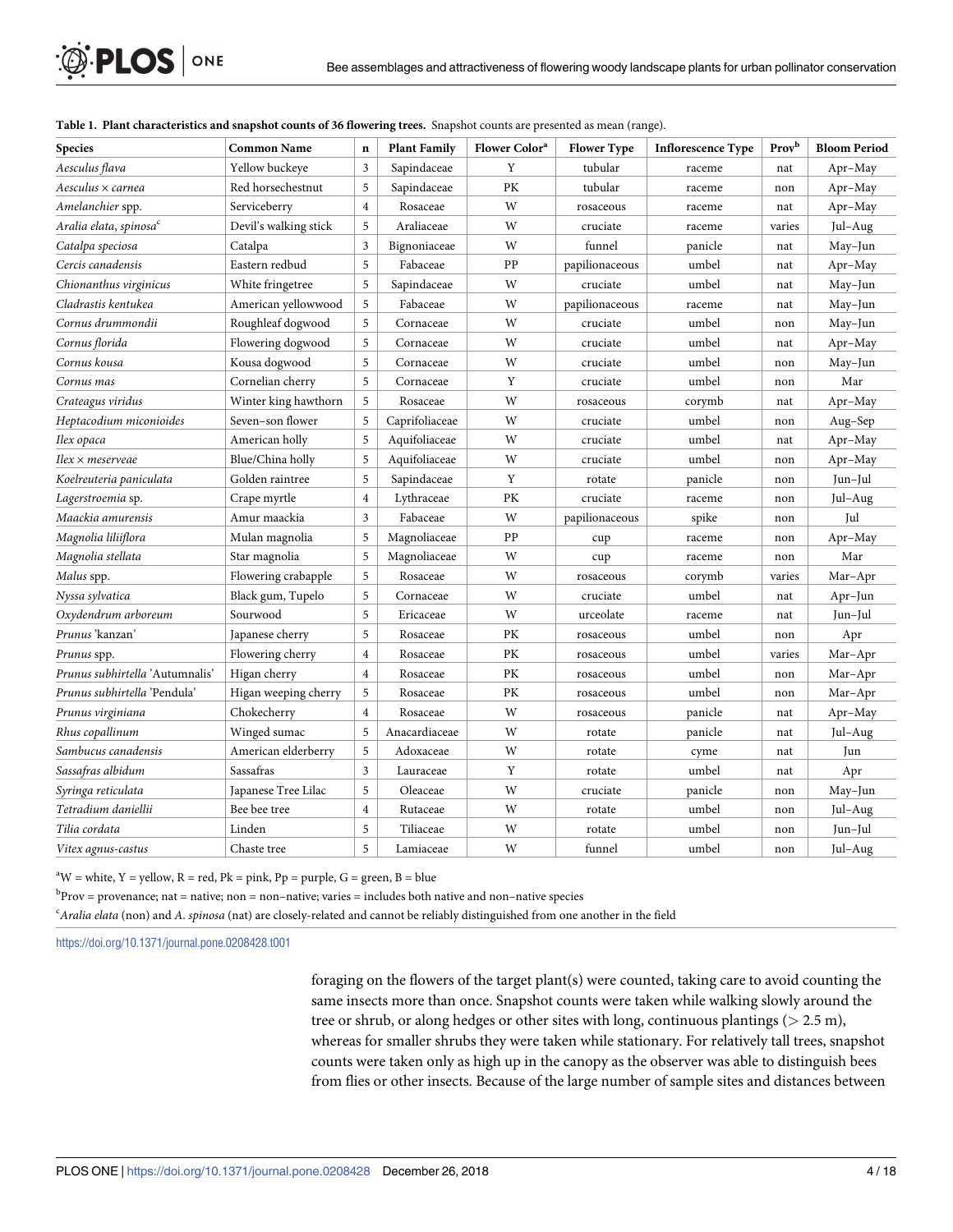| <b>Species</b>                       | <b>Common Name</b>              | $\mathbf n$             | <b>Plant Family</b> |    |           | Flower Color <sup>a</sup>   Flower Type   Inflorescence Type   Prov <sup>b</sup> |        | <b>Bloom Period</b> |
|--------------------------------------|---------------------------------|-------------------------|---------------------|----|-----------|----------------------------------------------------------------------------------|--------|---------------------|
| $Abelia \times gradient$             | Abelia                          | 5                       | Caprifoliaceae      | PK | funnel    | cyme                                                                             | non    | Jul-Sep             |
| Aesculus parviflora                  | Bottlebrush buckeye             | 5                       | Sapindaceae         | W  | tubular   | raceme                                                                           | nat    | Jun-Jul             |
| Amorpha fruticosa                    | False indigo                    | 5                       | Sapindaceae         | PP | tubular   | raceme                                                                           | nat    | May-Jun             |
| Buxus sempervirens                   | European boxwood                | 5                       | Buxaceae            | G  | apetalous | panicle                                                                          | non    | Mar-Apr             |
| Calycanthus floridus                 | Carolina allspice               | 3                       | Calycanthaceae      | R  | rosaceous | panicle                                                                          | nat    | Apr-May             |
| Cephalanthus occidentalis            | Buttonbush                      | $\overline{4}$          | Rubiaceae           | W  | tubular   | head                                                                             | nat    | Jun                 |
| Clethra alnifolia '16 candles'       | Summersweet                     | 5                       | Clethraceae         | W  | rotate    | spike                                                                            | nat    | Jul-Aug             |
| Deutzia scabra                       | Fuzzy deutzia                   | 5                       | Hydrangeaceae       | W  | cruciate  | corymb                                                                           | non    | May                 |
| Forsythia spp.                       | Forsythia                       | 5                       | Oleaceae            | Y  | cruciate  | umbel                                                                            | non    | Mar                 |
| Fothergilla gardenii                 | Dwarf fothergilla               | 5                       | Hamamelidaceae      | W  | apetalous | spike                                                                            | nat    | Mar-Apr             |
| Hamamelis vernalis                   | Ozark witch hazel               | $\overline{4}$          | Hamamelidaceae      | Y  | cruciate  | raceme                                                                           | nat    | Jan-Mar             |
| Hydrangea arborescens<br>'Annabelle' | Smooth hydrangea<br>'Annabelle' | 5                       | Hydrangeaceae       | W  | cruciate  | corymb                                                                           | nat    | Jun                 |
| Hydrangea macrophylla                | Bigleaf hydrangea               | 5                       | Hydrangeaceae       | B  | cruciate  | corymb                                                                           | non    | Jun                 |
| Hydrangea paniculata                 | PG Hydrangea                    | 5                       | Hydrangeaceae       | W  | cruciate  | panicle                                                                          | non    | Jul-Aug             |
| Hydrangea quercifolia                | Oakleaf hydrangea               | 5                       | Hydrangeaceae       | W  | cruciate  | panicle                                                                          | nat    | Jun-Jul             |
| Hypericum frondosum                  | St.John's wort                  | 5                       | Hypericaceae        | Y  | rosaceous | raceme                                                                           | nat    | Jun–Jul             |
| Hypericum 'Hidcote'                  | St. John's wort 'Hidcote'       | $\overline{4}$          | Hypericaceae        | Y  | rosaceous | raceme                                                                           | non    | Jun                 |
| Ilex verticillata                    | Common winterberry              | 5                       | Aquifoliaceae       | W  | cruciate  | umbel                                                                            | nat    | Jun                 |
| $Ilex \times$ attenuata              | Foster's holly                  | 5                       | Aquifoliaceae       | W  | cruciate  | umbel                                                                            | nat    | Apr-May             |
| Itea virginica                       | Sweetspire                      | 5                       | Iteaceae            | W  | rotate    | raceme                                                                           | nat    | Jun–Jul             |
| Lindera benzoin                      | Spicebush                       | 5                       | Lauraceae           | Υ  | rotate    | panicle                                                                          | nat    | Mar                 |
| Lonicera fragrantissima              | Winter honeysuckle              | 5                       | Caprifoliaceae      | W  | funnel    | umbel                                                                            | non    | Mar-Apr             |
| Philadelphus spp.                    | Mock orange                     | 5                       | Hydrangeaceae       | W  | cruciate  | raceme                                                                           | varies | May-Jun             |
| Physocarpus opulifolius              | Ninebark                        | 3                       | Rosaceae            | W  | rosaceous | corymb                                                                           | nat    | May-Jun             |
| Prunus laurocerasus                  | Cherry laurel                   | 5                       | Rosaceae            | W  | rosaceous | spike                                                                            | non    | Apr-May             |
| Pyracantha spp.                      | Pyracantha                      | $\overline{\mathbf{4}}$ | Rosaceae            | W  | rosaceous | corymb                                                                           | non    | May                 |
| Rhododendron spp.                    | Azalea                          | 5                       | Ericaceae           | W  | rosaceous | umbel                                                                            | non    | Apr-May             |
| Rhododendron spp.                    | PJM rhododendron                | 5                       | Ericaceae           | PK | rosaceous | umbel                                                                            | non    | Mar-Apr             |
| Rosa setigera                        | Climbing rose                   | 5                       | Rosaceae            | PК | rosaceous | head                                                                             | nat    | Jun                 |
| Rosa spp.                            | Hybrid tea rose                 | 35                      | Rosaceae            | PK | rosaceous | head                                                                             | non    | May-Oct             |
| $Spiraea \times vanhouttei$          | Vanhoutte spiraea               | 5                       | Rosaceae            | W  | rosaceous | umbel                                                                            | non    | Apr-May             |
| Spirea japonica                      | Japanese spirea                 | 5                       | Rosaceae            | PК | rosaceous | corymb                                                                           | non    | May-Jun             |
| Spirea virginiana                    | Virginia spiraea                | 5                       | Rosaceae            | W  | rosaceous | corymb                                                                           | nat    | May-Jun             |
| Syringa vulgaris                     | Lilac                           | 5                       | Oleaceae            | PP | cruciate  | panicle                                                                          | non    | Apr-May             |
| Viburnum burkwoodii                  | Burkwood viburnum               | 5                       | Adoxaceae           | W  | funnel    | cyme                                                                             | non    | Apr                 |
| Viburnum carlesii                    | Koreanspice viburnum            | 5                       | Adoxaceae           | W  | funnel    | cyme                                                                             | non    | Apr-May             |

<span id="page-4-0"></span>

| Table 2. Plant characteristics and snapshot counts of 36 flowering shrubs. Snapshot counts are presented as mean (range). |  |  |  |
|---------------------------------------------------------------------------------------------------------------------------|--|--|--|
|                                                                                                                           |  |  |  |

 $\mathbf{A}^{\text{a}}\mathbf{W}$  = white, Y = yellow, R = red, Pk = pink, Pp = purple, G = green, B = blue

 $^{\rm b}$ Prov = provenance; nat = native; non = non–native; varies = includes both native and non–native species

<https://doi.org/10.1371/journal.pone.0208428.t002>

them, variable weather conditions, and the relatively brief (1–2 week) and overlapping bloom periods for many of the plants, in most cases it was not possible to visit and sample a given site more than once. Sampling conditions were as consistent as possible within a given species; e.g., same-species sites were sampled on the same day or within a few days of each other in a given year, snapshot counts were taken between 10:00 to 18:00 EST during non-inclement weather (e.g., sunny to partly cloudy, winds *<* 16 kph), and sampling of early spring-blooming species was done only on days with temperatures *>*10˚C and bees were active. Snapshot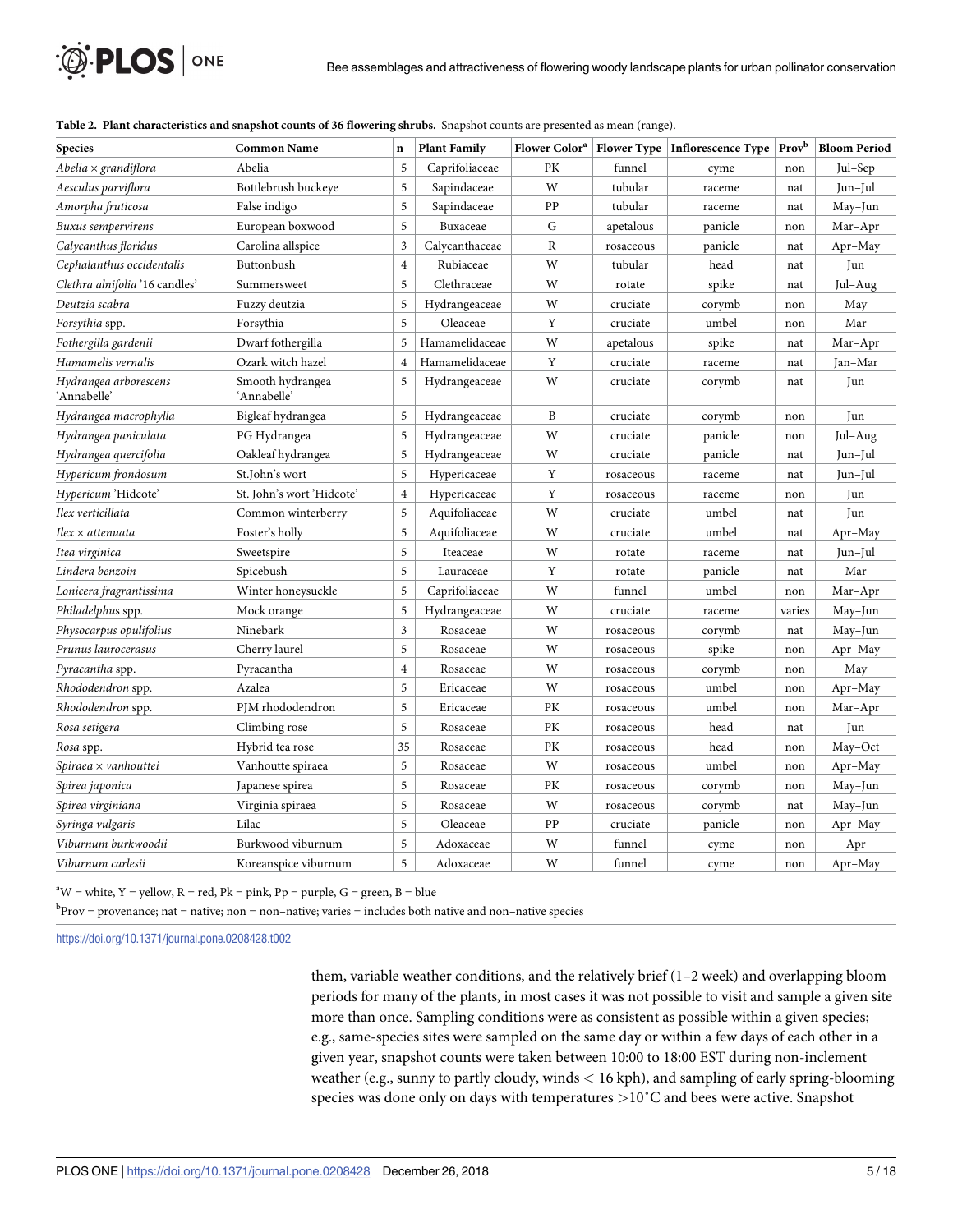<span id="page-5-0"></span>counts at a given site were taken immediately before collecting each 50-bee sample (see below) to minimize disturbance of the bees.

# **Sample collection**

We sampled the bee assemblages associated with 45 of the 72 aforementioned plant species, excluding relatively non–attractive ones with average snapshot counts of *<* 5 bees. Samples were collected from 213 total sites including five sites for 35 of the plant species, four sites for eight species, and three sites for two of the rarer plants (213 total sites). Bees were collected immediately after taking snapshot counts and represented the first 50 bees observed on the flowers after the counts were finished (250 total bees collected for most plant species). Most samples were collected using aerial insect nets that could be extended to collect from heights up to about 5 m above ground level, when necessary. Some shrubs with fragile flowers were sampled by knocking individual bees into plastic containers filled with 75% EtOH. Sampling time ranged from *<* 15 min to more than 2 h per site. Bee samples were washed with water and dish soap, rinsed, then dried using a fan–powered dryer for 30–60 min, and pinned. All bees were identified to genus [\[53,54\]](#page-16-0). Bumble bees (*Bombus* spp.) and honey bees (*Apis mellifera* L.) were identified to species. Reference specimens are deposited in the University of Kentucky Department of Entomology Insect Collection.

#### **Statistical analysis**

Snapshot counts, bee genus diversity, and abundances of each of the five predominant families of bees (Andrenidae, Apidae, Colletidae, Halictidae, Megachilidae) and of *Bombus* spp. and *A*. *mellifera*, were compiled across sampling years and analyzed for main effects of plant species, plant family (as a proxy for plant species due to limited degrees of freedom), provenance (native or non-native), plant type (tree or shrub), and Julian date number for peak bloom using General linear models procedure (SAS, Version 9.4; SAS Institute, Cary, NC, USA). Species diversity was based on the inverse of Simpson's D (hereafter 1/D), which calculates a number between 0 and 1, with higher numbers indicating more species–rich and even samples (Margarun 2004). For analysis of bee taxa abundance, we counted the number of individuals in each sample belonging to one of five North American bee families (Apidae, Andrenidae, Colletidae, Halictidae, Megachilidae) and two additional taxa, *Apis mellifera* and *Bombus* spp. and analyzed abundance of each for main effects. Sampling date was standardized by converting to a Julian date number, which assigns each calendar date a unique integer starting from 0 on January 1. We also attempted to analyze main effects of flower color, flower type, and inflorescence type on bee snapshot counts, taxa abundance, and diversity but were unable to do so due to the uneven distribution of the data among class variable levels.

# **Results**

#### **Bee–attractiveness ratings**

Snapshot counts, which were obtained for all 72 plant species, ranged from 0 to 103 with an average count of 12.8 bees per 30-second observation per site. Plants' general attractiveness ratings are summarized in [Table](#page-6-0) 3. The plants with the five highest average snapshot counts were *Rhus copallinum*, *Tetradium daniellii*, *Maackia amurensis*, *Heptacodium miconioides*, and *Hydrangea paniculata* (65.3, 50.1, 42.2, 33.2, and 31.4, respectively). We did not observe any bees during the snapshot counts for *Calcycanthus floridus*, *Hydrangea arborescens* 'Annabelle', *Hydrangea macrophylla*, *Magnolia liliiflora*, and *Sassafras albidum* at any of the sites sampled. Plant species and family, plant type (tree or shrub), and Julian date number had significant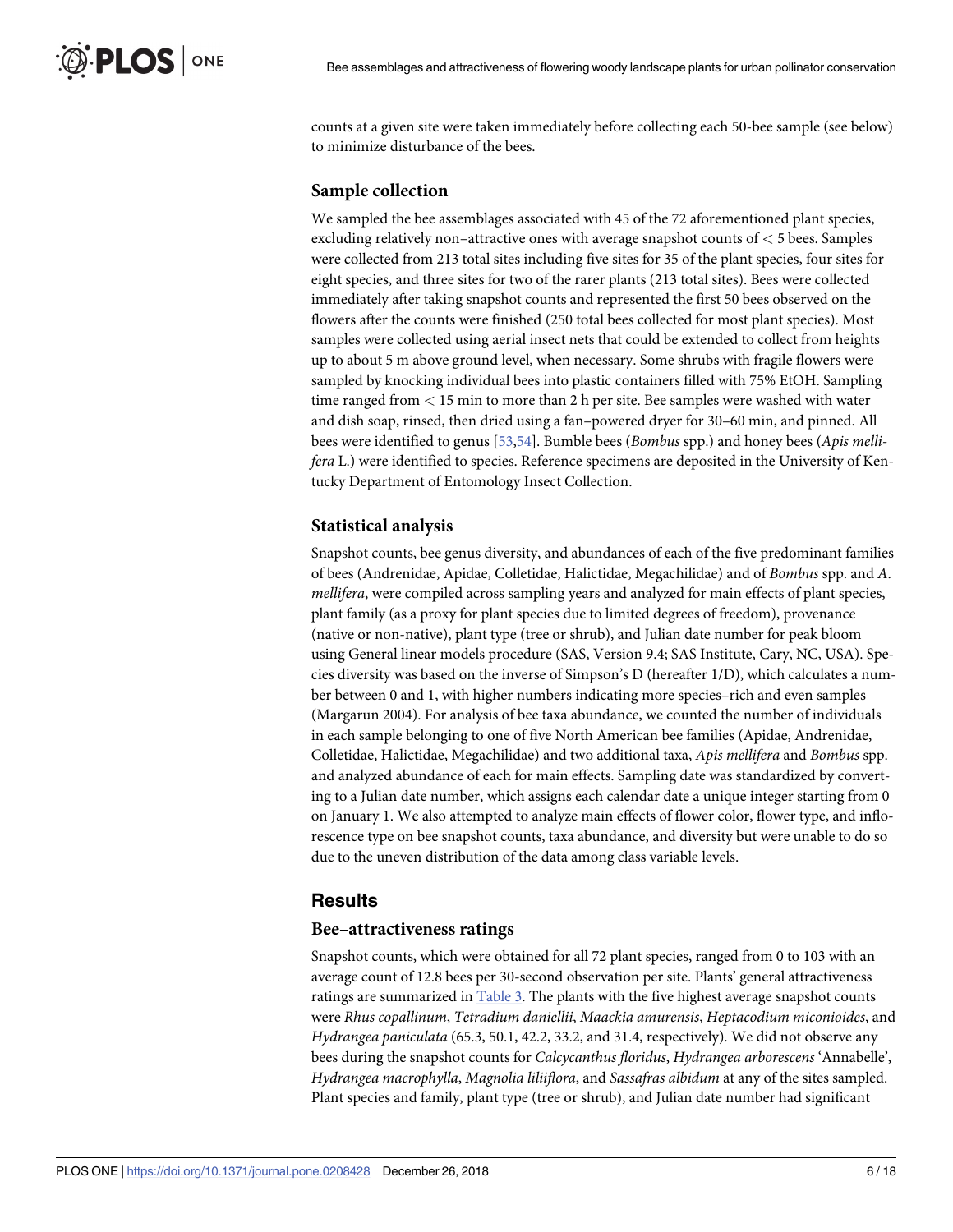#### [Table](#page-5-0) 3. Bee-attractiveness rating<sup>a</sup>, distribution of bee taxa<sup>b</sup>, bee genus diversity<sup>c</sup>, and provenance<sup>d</sup> of 45 species of bee-attractive flowering trees and shrubs. Plant species are arranged in order of bloom period.

<span id="page-6-0"></span>**OF PLOS** ONE

| <b>Species</b>                  | <b>Sites</b>   | Bees $(n)$ | <b>Bloom Period</b> | Prov <sup>d</sup> | Rating        | Apid | А.<br>mellifera  | <b>Bombus</b><br>spp. | Andr             | Coll             | Hali     | Mega             | <b>Diversity</b> |
|---------------------------------|----------------|------------|---------------------|-------------------|---------------|------|------------------|-----------------------|------------------|------------------|----------|------------------|------------------|
| Cornus mas                      | 5              | 247        | Mar                 | non               | ***           | 45.7 | 45.7             | $\mathbf{0}$          | 43.7             | 2.4              | 6.5      | 1.6              | 0.34             |
| Fothergilla gardenii            | 5              | 267        | Mar-Apr             | nat               |               | 18.0 | 1.1              | 0.7                   | 70.0             | 1.9              | 9.7      | 0.4              | 0.43             |
| Malus spp.                      | 5              | 258        | Mar-Apr             | varies            | ****          | 10.1 | 7.4              | 1.2                   | 65.1             | 2.7              | 16.3     | 5.8              | 0.47             |
| Prunus spp.                     | $\overline{4}$ | 194        | Mar-Apr             | varies            | ****          | 19.1 | 11.9             | 0.5                   | 66.0             | 4.1              | 3.6      | 7.2              | 0.49             |
| Prunus subhirtella 'Autumnalis' | $\overline{4}$ | 213        | Mar-Apr             | non               | ***           | 84.5 | 83.1             | 0.9                   | 3.8              | 2.8              | 2.8      | 6.1              | 0.27             |
| Prunus subhirtella 'Pendula'    | 5              | 285        | Mar-Apr             | non               | $* *$         | 22.5 | 18.6             | 1.8                   | 18.2             | 39.6             | 6.3      | 13.3             | 0.62             |
| Viburnum burkwoodii             | 5              | 284        | Apr                 | non               | $* *$         | 13.7 | 9.5              | 1.4                   | 18.3             | 1.1              | 46.8     | 20.1             | 0.58             |
| Aesculus × carnea               | 5              | 282        | Apr-May             | non               |               | 63.1 | 40.8             | 14.2                  | 28.7             | 2.8              | 1.8      | 3.5              | 0.70             |
| Amelanchier spp.                | $\overline{4}$ | 215        | Apr-May             | nat               | ***           | 4.7  | 2.8              | $\mathbf{0}$          | 80.5             | 0.9              | 14.0     | $\boldsymbol{0}$ | 0.23             |
| Cercis canadensis               | 5              | 274        | Apr-May             | nat               | ****          | 8.0  | $\boldsymbol{0}$ | 1.1                   | 1.5              | 79.2             | 2.2      | 9.1              | 0.31             |
| Cornus florida                  | 5              | 155        | Apr-May             | nat               |               | 4.5  | 2.6              | 0.6                   | 79.4             | 11.6             | 4.5      | $\boldsymbol{0}$ | 0.35             |
| Crateagus viridus               | 5              | 345        | Apr-May             | nat               | $\ast$ $\ast$ | 21.7 | 15.1             | 2.3                   | 51.3             | 4.6              | 22.0     | 0.3              | 0.57             |
| Ilex opaca                      | 5              | 242        | Apr-May             | nat               | $\ast$ $\ast$ | 60.3 | 21.1             | 2.1                   | 30.2             | 0.4              | 8.3      | 0.8              | 0.65             |
| Ilex × attenuata                | 5              | 302        | Apr-May             | nat               | $* *$         | 65.6 | 46.0             | 3.3                   | 5.6              | 3.3              | 23.8     | 1.7              | 0.51             |
| Ilex × meserveae                | 5              | 254        | Apr-May             | non               | $\ast$ $\ast$ | 51.2 | 39.4             | $\mathbf{0}$          | 16.9             | 9.1              | 17.7     | 5.1              | 0.60             |
| Nyssa sylvatica                 | 5              | 268        | Apr-May             | nat               | $\ast$ $\ast$ | 28.0 | 21.3             | 3.4                   | 42.9             | 4.9              | 23.9     | 0.4              | 0.32             |
| Prunus laurocerasus             | 5              | 273        | Apr-May             | non               | $\ast$        | 4.4  | 0.7              | 1.1                   | 61.5             | $\boldsymbol{0}$ | 33.3     | 0.7              | 0.47             |
| Prunus virginiana               | $\overline{4}$ | 220        | Apr-May             | nat               | ***           | 4.1  | 1.8              | $\mathbf{0}$          | 76.8             | 1.8              | 17.3     | $\boldsymbol{0}$ | 0.35             |
| Deutzia scabra                  | 5              | 245        | May                 | non               | $\ast$        | 65.3 | 14.7             | 8.6                   | 27.3             | 1.2              | 4.1      | 2.0              | 0.57             |
| Pyracantha spp.                 | $\overline{4}$ | 238        | May                 | non               |               | 8.4  | 1.3              | 3.8                   | 69.7             | 4.2              | 17.2     | 0.4              | 0.47             |
| Amorpha fruticosa               | 5              | 302        | May-Jun             | nat               | $* *$         | 76.8 | 25.5             | 27.8                  | 10.9             | 1.0              | 7.6      | 3.6              | 0.66             |
| Cladrastis kentukea             | 5              | 268        | May-Jun             | nat               | $\ast$        | 88.8 | 67.9             | 14.9                  | 9.7              | $\mathbf{0}$     | 1.1      | 0.4              | 0.48             |
| Philadelphus spp.               | 5              | 253        | May-Jun             | varies            | $\ast$ $\ast$ | 5.9  | 0.8              | 3.6                   | 1.2              | 0.8              | 5.5      | 86.6             | 0.24             |
| Physocarpus opulifolius         | 3              | 167        | May-Jun             | nat               | $* *$         | 20.4 | 7.8              | 1.2                   | 57.5             | 6.0              | 16.2     | $\boldsymbol{0}$ | 0.60             |
| Spirea virginiana               | 5              | 277        | May-Jun             | nat               | ***           | 33.9 | 0.7              | 12.3                  | 49.5             | 6.1              | 10.5     | $\boldsymbol{0}$ | 0.67             |
| Syringa reticulata              | 5              | 221        | May-Jun             | non               |               | 31.2 | 7.2              | 3.6                   | 48.0             | 0.5              | 20.4     | $\boldsymbol{0}$ | 0.64             |
| Cephalanthus occidentalis       | $\overline{4}$ | 199        | Jun                 | nat               | $\ast$ $\ast$ | 48.7 | 3.5              | 45.2                  | $\boldsymbol{0}$ | 0.5              | 49.7     | 1.0              | 0.50             |
| Ilex verticillata               | 5              | 267        | Jun                 | nat               | ****          | 59.6 | 54.3             | 2.6                   | 2.2              | 1.5              | 19.1     | 17.6             | 0.53             |
| Rosa setigera                   | 5              | 160        | Jun                 | nat               | $\ast\ast$    | 59.4 | 16.3             | 41.3                  | 0.6              | 6.3              | 31.3     | 2.5              | 0.70             |
| Aesculus parviflora             | 5              | 260        | Jun-Jul             | nat               | ***           | 64.2 | 25.8             | 8.1                   | 0.4              | 1.2              | 32.3     | 1.9              | 0.71             |
| Hypericum frondosum             | 5              | 268        | Jun-Jul             | nat               | ****          | 70.1 | 33.6             | 35.8                  | $\boldsymbol{0}$ | 1.9              | 28.0     | $\boldsymbol{0}$ | 0.51             |
| Itea virginica                  | 5              | 270        | Jun-Jul             | nat               |               | 80.4 | 19.6             | 17.0                  | 9.6              | 4.1              | 3.7      | 2.2              | 0.65             |
| Koelreuteria paniculata         | 5              | 282        | Jun-Jul             | non               | ***           | 57.8 | 42.6             | 9.6                   | 1.1              | $\boldsymbol{0}$ | 39.0     | 2.1              | 0.59             |
| Oxydendrum arboreum             | 5              | 228        | Jun-Jul             | nat               | ***           | 59.6 | 4.4              | 51.8                  | $\mathbf{0}$     | 0.4              | 31.1     | 8.8              | 0.69             |
| Tilia cordata                   | 5              | 264        | Jun-Jul             | non               | ***           | 80.7 | 48.1             | 15.9                  | 1.5              | $\boldsymbol{0}$ | 17.4     | 0.4              | 0.60             |
| Maackia amurensis               | 3              | 165        | Jul                 | non               | ****          | 26.7 | 6.7              | 12.1                  | $\mathbf{0}$     | $\boldsymbol{0}$ | 44.8     | 28.5             | 0.63             |
| Aralia elata, spinosa           | 5              | 270        | Jul-Aug             | varies            | $***$         | 26.3 | 22.2             | $1.1\,$               | $\boldsymbol{0}$ | 4.1              | 68.5     | 1.1              | 0.34             |
| Clethra alnifolia '16 candles'  | 5              | 260        | Jul-Aug             | nat               | $****$        | 48.5 | 2.7              | 39.6                  | $\bf{0}$         | 2.7              | 46.2     | 2.7              | 0.52             |
| Hydrangea paniculata            | 5              | 283        | Jul-Aug             | non               | $****$        | 26.5 | 25.1             | 0.7                   | $0.4\,$          | 0.7              | 72.4     | $\bf{0}$         | 0.42             |
| Lagerstroemia sp.               | $\overline{4}$ | 220        | Jul-Aug             | non               | ×.            | 37.3 | 26.4             | 5.0                   | $\bf{0}$         | 0.9              | 61.8     | $\bf{0}$         | 0.41             |
| Rhus copallinum                 | 5              | 269        | Jul-Aug             | nat               | ****          | 68.0 | 60.6             | 6.3                   | $\mathbf{0}$     | 0.7              | 31.2     | $\boldsymbol{0}$ | 0.41             |
| Tetradium daniellii             | $\overline{4}$ | 258        | Jul-Aug             | non               | ****          | 70.5 | 64.7             | 5.0                   | $0.4\,$          | 0.8              | 19.8     | 8.5              | 0.44             |
| Vitex agnus-castus              | 5              | 263        | Jul-Aug             | non               | *.            | 61.6 | 2.3              | 43.7                  | $\boldsymbol{0}$ | $0.8\,$          | 22.1     | 15.6             | 0.64             |
| $Abelia \times gradient$        | 5              | 275        | Jul-Sep             | non               | $***$         | 48.4 | 2.9              | 31.6                  | $\boldsymbol{0}$ | $\boldsymbol{0}$ | $44.0\,$ | 7.6              | 0.74             |

(*Continued*)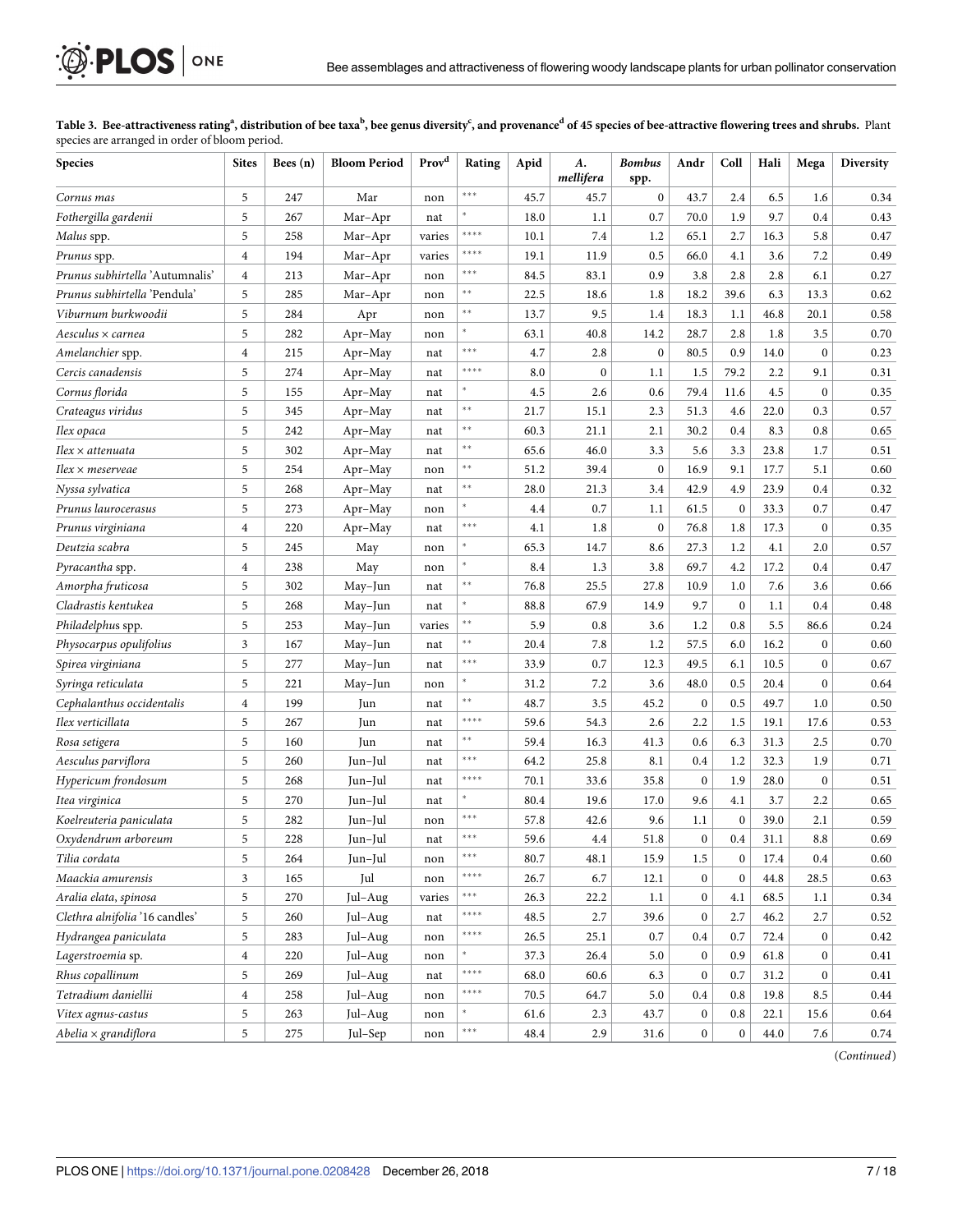#### <span id="page-7-0"></span>**Table 3.** (Continued)

| <b>Species</b>          | <b>Sites</b> | Bees $(n)$ | <b>Bloom Period</b>   | Prov <sup>a</sup> | Rating | Apid                 | л.         | <b>Bombus</b> | Andr | Coll | Hali | Mega | Diversity |
|-------------------------|--------------|------------|-----------------------|-------------------|--------|----------------------|------------|---------------|------|------|------|------|-----------|
|                         |              |            |                       |                   |        |                      | mellifera  | spp.          |      |      |      |      |           |
| Heptacodium miconioides |              | 265        | $\sqrt{2}$<br>Aug–Sep | non               | ****   | 72.1<br>$\sqrt{2.1}$ | ാറ<br>14.0 | 49.1          |      | .    | 26.4 | 0.4  | 0.52      |

 $a^*$ Bee–attractiveness ratings are based on quartiles of snapshot counts, with  $* =$  first quartile,  $** =$  second quartile,  $*** =$  third quartile, and  $*** =$  fourth quartile bee taxa distribution is presented as percentage of total bees collected for each plant species. Andr = Andrenidae, Coll = Colletidae, Hali = Halictidae, Mega = Megachilidae

c Diversity is calculated as the inverse of Simpson's D, which generates a number between 0 and 1 with higher values indicating more genus–rich and even samples <sup>d</sup>Prov = provenance; nat = native; non = non-native; varies = included both native and non-native species

<https://doi.org/10.1371/journal.pone.0208428.t003>

effects on snapshot counts (Table 4). There were small but statistically significant differences in snapshot counts between trees and shrubs, with trees having higher snapshot counts than shrubs [\(Fig](#page-8-0) 1). Snapshot counts increased slightly as the growing season progressed. There were no significant differences in snapshot counts between native or non-native species ([Fig](#page-8-0) [1\)](#page-8-0).

#### **Bee abundance by taxon and genus diversity**

Overall, 11,275 bees were collected from 45 species of flowering woody plants that attracted, on average,  $\geq$  5 bees in the snapshot counts. Apid bees comprised 44.0% of all bees sampled and were present on all 45 plant species sampled (Tables [3](#page-6-0) and [5\)](#page-8-0). Halictid bees were similarly ubiquitous on all plant species and accounted for 23.6% of total bees. Andrenid bees accounted for 21.4% of total bees and often dominated the bee assemblages of early blooming plants. Colletid and megachilid bees were the least abundant bees overall, comprising only 5.0 and 5.9%, respectively, of the total bees in our samples. *Apis mellifera* and *Bombus* spp. were collected from 44 and 39 of the sampled plant species, respectively, and accounted for 21.4 and 11.9% of the total bees.

Plant species (Table 4), and by extension plant family, played a key role in abundance of all bee taxa analyzed ([Table](#page-9-0) 6) and both were the only significant factors for Andrenidae, Apidae, and *A*. *mellifera*. Most woody plants attracted bees from at least four families; one exception was mock orange (*Philadelphus*) from which *>*95% of the bees collected were *Chelostoma philadelphi* (Robertson), a small megachilid. Colletidae, Halictidae, and *Bombus* all showed strong seasonal patterns in abundance, with the proportion of Colletidae in our samples declining sharply with increasing Julian date, while proportionate abundance of Halictidae and *Bombus* increased. Colletidae were proportionately more abundant on trees than on shrubs, and on native as opposed to non-native plant species ([Table](#page-9-0) 6). All other bee taxa, including nonnative *A*. *mellifera* and native *Bombus*, were equally proportionately abundant on native and non-native plants.

Table 4. Summary of analysis of variance for effects of plant species, plant type (tree or shrub), provenance (native or non-native), and Julian date number on bee **genus diversity and snapshot counts.**

|                    |    | <b>Snapshot counts</b> |            | Bee genus diversity |      |         |  |
|--------------------|----|------------------------|------------|---------------------|------|---------|--|
| Source             | df |                        | Pr > F     | df                  |      | Pr > F  |  |
| Plant species      | 70 | 18.40                  | < 0.001    | 42                  | 2.60 | < 0.001 |  |
| Plant family       | 25 | 13.97                  | < 0.001    | 20                  | 2.60 | < 0.001 |  |
| Plant type         |    | 20.37                  | < 0.001    |                     | 0.68 | 0.41    |  |
| Provenance         |    | 1.28                   | 0.26       |                     | 1.11 | 0.29    |  |
| Julian date number |    | 10.63                  | ${<}0.001$ |                     | 3.60 | 0.06    |  |

<https://doi.org/10.1371/journal.pone.0208428.t004>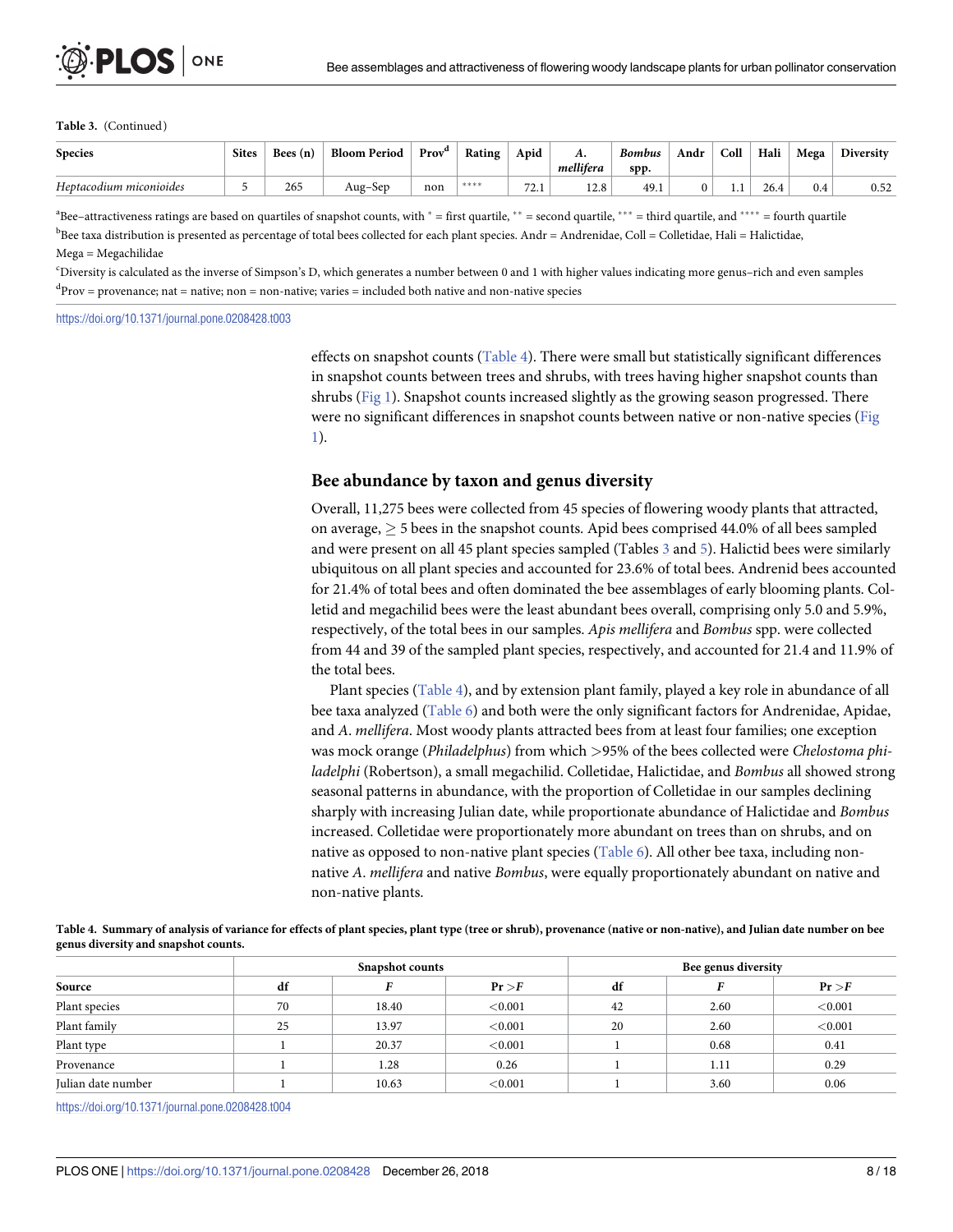<span id="page-8-0"></span>





<https://doi.org/10.1371/journal.pone.0208428.g001>

Twenty-three bee genera were represented in our samples (Table 5), the most abundant being *Apis* (22.1% of total bees), *Andrena* (21.4%), *Lasioglossum* (19.6%), and *Bombus* (12.2%).

| Family       | Genus/Species           | <b>Nesting Habit</b> | Nest Type       | % of Family | % of Total |
|--------------|-------------------------|----------------------|-----------------|-------------|------------|
| Apidae       | Apis mellifera          | social               | cavity          | 50.1        | 22.1       |
|              | Bombus auricomus        | social               | above-ground    | < 0.1       | < 0.1      |
|              | Bombus bimaculatus      | social               | ground/cavity   | 4.3         | 1.9        |
|              | Bombus citrinus         | solitary             | kleptoparasitic | $< 0.1\,$   | < 0.1      |
|              | Bombus griseocolus      | social               | ground          | 7.7         | 3.4        |
|              | <b>Bombus</b> impatiens | social               | ground          | 15.8        | 6.9        |
|              | Bombus pennsylvanicus   | social               | above-ground    | < 0.1       | < 0.1      |
|              | Bombus perplexus        | social               | ground          | $< 0.1$     | < 0.1      |
|              | Ceratina                | varies               | cavity          | 5.0         | 2.2        |
|              | Melissodes              | solitary             | ground          | 0.1         | < 0.1      |
|              | Nomadinae               | solitary             | kleptoparasitic | 0.8         | 0.4        |
|              | Xylocopa                | varies               | cavity          | 16.0        | 7.1        |
| Andrenidae   | Andrena                 | solitary             | ground          | 100.0       | 21.4       |
| Colletidae   | Colletes                | solitary             | ground          | 75.3        | 3.8        |
|              | Hylaeus                 | solitary             | cavity          | 24.7        | 1.2        |
| Halictidae   | Agapostemon             | solitary             | ground          | 1.6         | $0.4\,$    |
|              | Augochlora              | solitary             | cavity          | 8.5         | 2.0        |
|              | Augochlorella           | solitary             | ground          | 1.4         | 0.3        |
|              | Augochloropsis          | solitary             | ground          | 1.2         | 0.3        |
|              | Halictus                | solitary             | ground          | 3.8         | 0.9        |
|              | Lasioglossum            | varies               | ground          | 83.0        | 19.6       |
|              | Sphecodes               | solitary             | kleptoparasitic | 0.5         | 0.1        |
| Megachilidae | Anthidium               | solitary             | cavity          | 0.1         | < 0.1      |
|              | Chelostoma              | solitary             | cavity          | 32.4        | 1.9        |
|              | Coelioxys               | solitary             | kleptoparasitic | 0.4         | < 0.1      |
|              | Heriades                | solitary             | cavity          | 8.0         | 0.5        |
|              | Hoplitis                | solitary             | cavity          | 0.3         | $< 0.1\,$  |
|              | Megachile               | solitary             | cavity          | 29.8        | 1.8        |
|              | Osmia                   | solitary             | cavity          | 28.9        | 1.7        |

| Table 5. Characteristics and distribution of bee species and genera identified on 45 species of flowering woody plants. |  |  |  |
|-------------------------------------------------------------------------------------------------------------------------|--|--|--|
|-------------------------------------------------------------------------------------------------------------------------|--|--|--|

<https://doi.org/10.1371/journal.pone.0208428.t005>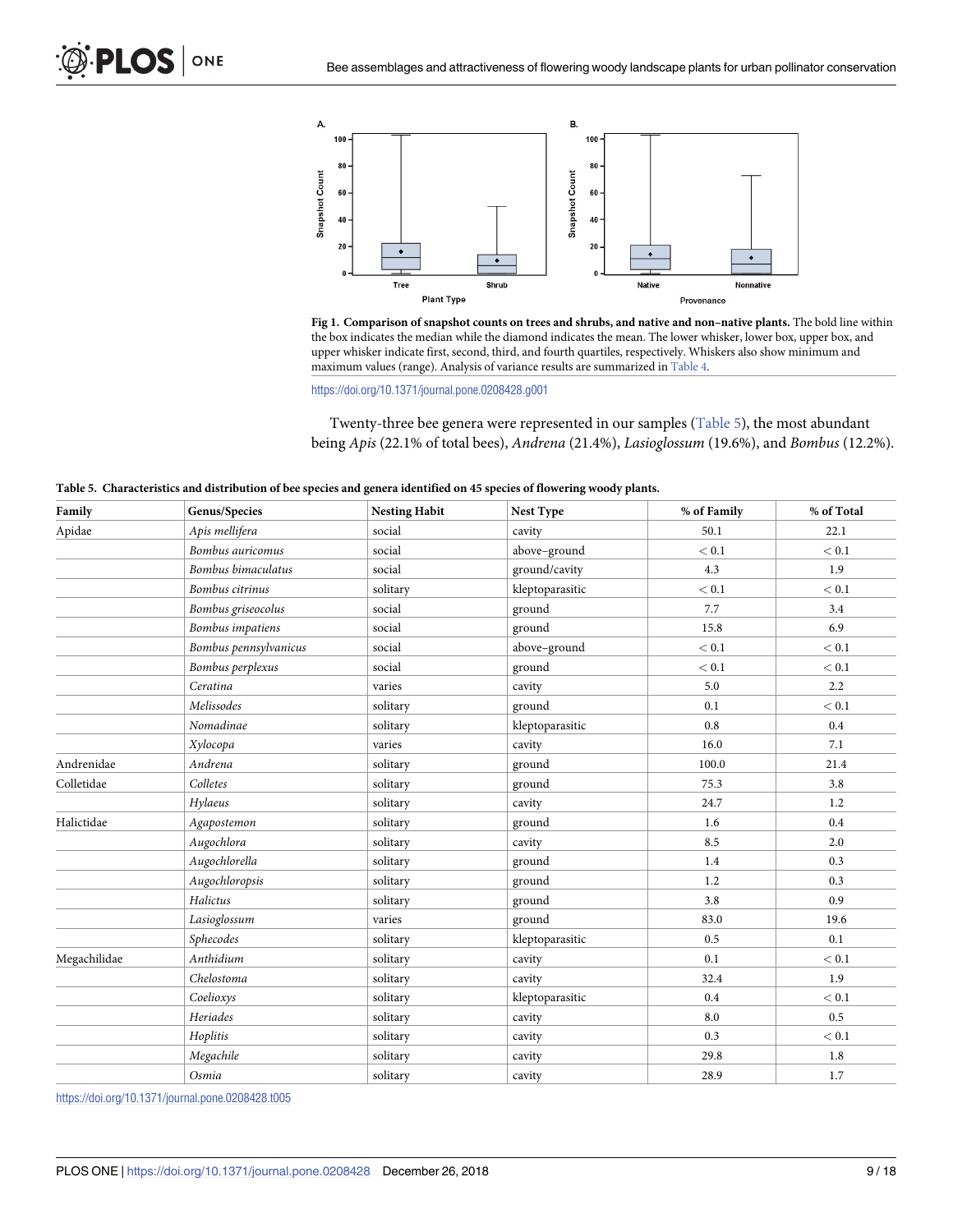<span id="page-9-0"></span>

|                    |    | Andrenidae       |         |                  | Apidae         |               | Colletidae |      | Halictidae |
|--------------------|----|------------------|---------|------------------|----------------|---------------|------------|------|------------|
| Source             | df | $\boldsymbol{F}$ | Pr > F  | $\boldsymbol{F}$ | Pr > F         | F             | Pr > F     | F    | Pr > F     |
| Plant family       | 20 | 5.74             | < 0.001 | 3.67             | < 0.001        | 1.98          | 0.01       | 2.27 | 0.002      |
| Plant type         |    | 0.01             | 0.94    | 0.03             | 0.86           | 4.39          | 0.04       | 0.39 | 0.54       |
| Provenance         |    | 3.39             | 0.07    | 0.01             | 0.91           | 4.58          | 0.03       | 3.29 | 0.07       |
| Julian date number |    | 2.29             | 0.13    | 0.06             | 0.8            | 19.65         | < 0.001    | 30.7 | ${<}0.001$ |
|                    |    | Megachilidae     |         |                  | Apis mellifera | <b>Bombus</b> |            |      |            |
| Source             | df | $\overline{F}$   | Pr > F  | F                | Pr > F         | F             | Pr > F     |      |            |
| Plant family       | 20 | 2.37             | < 0.001 | 4.11             | < 0.001        | 5.00          | < 0.001    |      |            |
| Plant type         |    | 0.85             | 0.36    | 0.5              | 0.48           | 0.40          | 0.53       |      |            |
| Provenance         |    | 1.13             | 0.29    | 0.91             | 0.34           | 0.01          | 0.95       |      |            |
| Julian date number |    | 4.24             | 0.04    | 0.69             | 0.41           | 4.77          | 0.03       |      |            |

[Table](#page-7-0) 6. Summary of analysis of variance for effects of plant species, plant type (tree or shrub), provenance (native or non-native), and Julian date number on bee **taxa abundance.**

<https://doi.org/10.1371/journal.pone.0208428.t006>

Bee genus diversity index values ranged from 0 to 0.85 with an average of 0.52 [\(Table](#page-6-0) 3). The plants with the highest average genus diversity (1/D) were *Abelia* × *grandiflora* (0.74), *Aesculus parviflora* (0.71), *Aesculus* × *carnea* (0.70), *Rosa setigera* (0.70), and *Oxydendrum arboreum* (0.69). Plant species and plant family played a key role in genus diversity [\(Table](#page-7-0) 4), but there were no overall significant differences in genus diversity between trees and shrubs or natives and non-natives (Fig 2).

#### **Cultivar comparisons**

Snapshot counts were compared among four *Hydrangea* species, *H*. *arborescens* 'Annabelle' (native, shrub), *H*. *macrophylla* (non-native, shrub), *H*. *paniculata* (non-native, shrub), and *H*. *quercifolia* (native, shrub) which differ in their floral characteristics ([Table](#page-4-0) 2). Most notably, *H*. *paniculata* has exposed fertile flowers while the other three species lack fertile flowers or have them hidden beneath showy sterile outer sepals (Dirr 2011). Non-native hydrangeas had higher average snapshot counts than native hydrangeas (14.0 and 2.8, respectively,  $F_{1,34} = 6.19$ , *P* = 0.02), but this was entirely because *H*. *paniculata*, a non-native, was the only species that was highly attractive to bees. Bee genus diversity was not analyzed because *H*. *arborescens*, *H*. *macrophylla*, and *H*. *quercifolia* had extremely low bee visitation rates, and were not sampled for bees.



**Fig 2. Comparison of bee genus diversity on trees and shrubs, and native and non–native plants.** The bold line within the box indicates the median while the diamond indicates the mean. The lower whisker, lower box, upper box, and upper whisker indicate first, second, third, and fourth quartiles, respectively. Whiskers also show minimum and maximum values (range). Analysis of variance results are summarized in [Table](#page-7-0) 4.

<https://doi.org/10.1371/journal.pone.0208428.g002>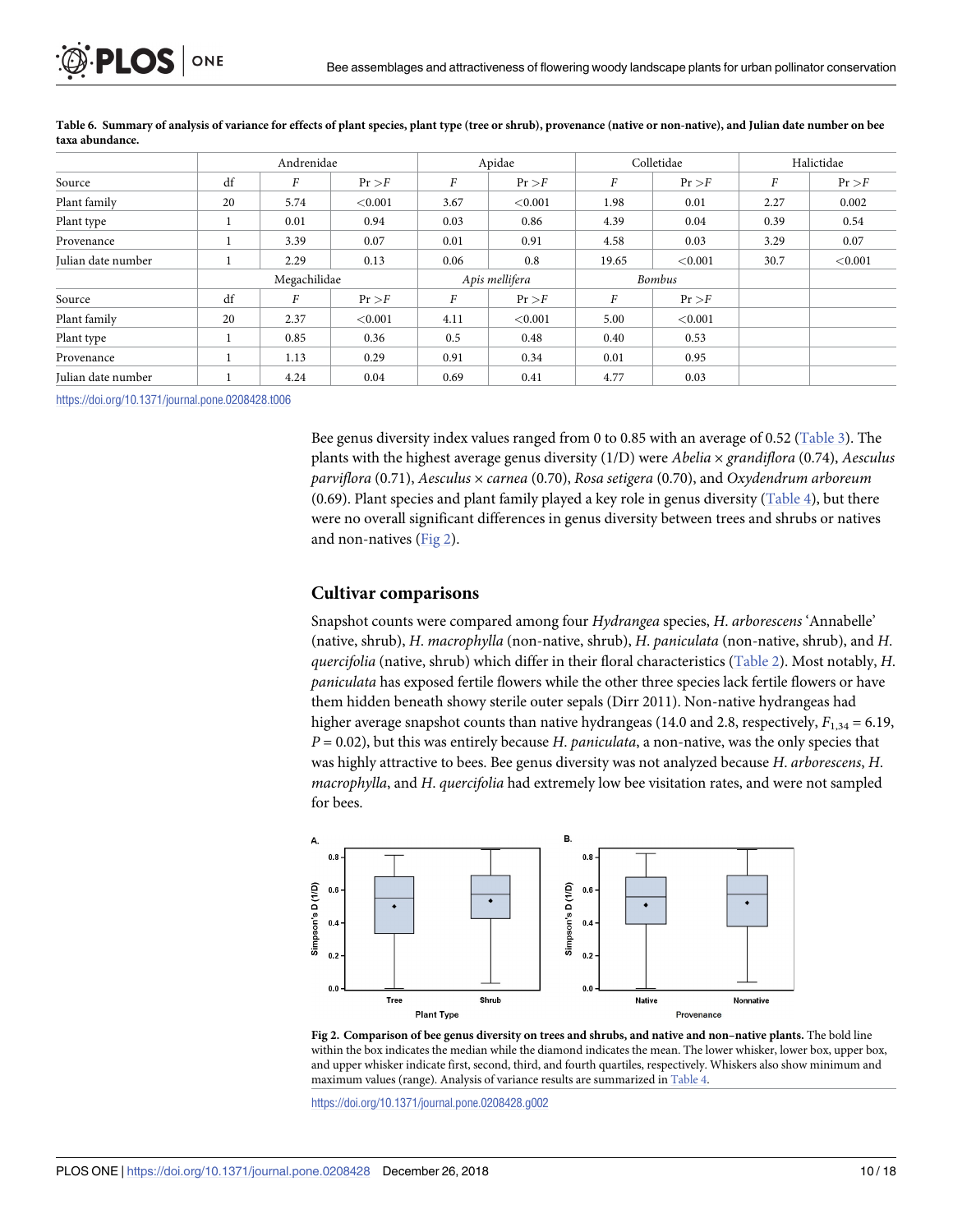<span id="page-10-0"></span>Snapshot counts and bee assemblages were compared between four *Ilex* species: *I*. × *attenuata* (native, shrub), *I*. × *meserveae* (non-native, tree), *I*. *opaca* (native, tree), and *I*. *verticillata* (native, shrub). All four had similar floral characteristics (Tables [1](#page-3-0) and [2\)](#page-4-0) and differed mainly by height and spread of the plant. There were no significant differences between the average snapshot counts of native and non-native *Ilex* (18.8 and 15.5, respectively,  $F_{1,34} = 0.77$ ,  $P = 0.39$ ), nor were there significant differences between the average genus diversity of native and non-native *Ilex* species (0.56 and 0.60, respectively,  $F_{1,18} = 0.28$ ,  $P = 0.60$ ).

Bee visitation to two species of roses (*Rosa*) was compared. *Rosa setigera*, a single-flowered native rose with pollen prominently displayed during most of its bloom, was sampled at five sites. Hybrid tea roses are non-native, and they are typically double- or triple-flowered and either lack stamens and pollen, or have pollen that is concealed by multiple layers of petals during bloom. We sampled a variety of hybrid tea roses which we divided into seven categories based on color and flower form: light pink with single petals, dark pink with single petals, red with single petals, white with double or triple–petals, light pink with double- or triple petals, dark pink with double or triple petals, or red with double or triple–petals. *Rosa setigera* had a significantly higher average snapshot count than all hybrid tea roses sampled (16.1 and 0.1, respectively, *F*1,78 = 146.8, *P <* 0.001). Bee genus diversity was not analyzed because the hybrid tea roses, which had very low visitation rates, were not sampled for bees.

# **Discussion**

To our knowledge, this is the first scientific study to quantify variation in bee–attractiveness and bee assemblages across a wide range of flowering woody landscape plants. We identified 45 species of trees and shrubs that could be useful for augmenting floral resources for bees in urban and suburban settings. Although all of our sampling took place in Kentucky and southern Ohio, most of the bee-attractive plants on our list should grow satisfactorily throughout USDA Plant Hardiness Zone 6, which covers extensive regions of the United States [[55](#page-16-0)].

As with all studies assessing diversity of bees [\[56\]](#page-16-0), our sampling methodology has limits and biases. Counting bees on the wing, as in our snapshot counts, leaves room for misidentification (e.g., counting bee mimics as bees) and miscounting, but we attempted to reduce this by replicating counts and using skilled observers with training in bee identification. Snapshot counts and 50-bee samples were based on one visit to each site because of the large number of sample sites, the distances between sites (up to 145 km), and the relatively short bloom periods of some plants. While it is unlikely that a sample of 250 bees collected from five sites would capture the full bee species richness and diversity of a given plant species during the entirety of its bloom, our data do provide a measure of which tree and shrub species attract and support robust bee assemblages. Although some studies have used replicated plots with similar-aged plants to compare bee visitation rates [\[16,](#page-14-0)[42](#page-15-0)], establishing 72 species of trees and shrubs in a replicated common garden plot for eventual pollinator sampling would have been impractical because of the cost, space, and time required for establishment. Moreover, results from common garden experiments can be location-specific, reflecting the relative abundance of different pollinator taxa at that particular site. Our sampling from multiple (in most cases five) plantings of each species across hundreds of existing urban landscape sites doubtless encompassed more of the variation in soil conditions, potential nesting sites, and other landscape-level factors that would affect bee diversity than if all sampling had been done at a single location.

The premise that augmenting floral resources benefits bees is based on the assumption that local bee populations are often food-limited. Floral resource availability is thought to be a major driver of population abundance and diversity of wild bees [[7](#page-14-0)]. Long-term abundance of bumble bees and other wild bees has declined in parallel with widespread declines in floral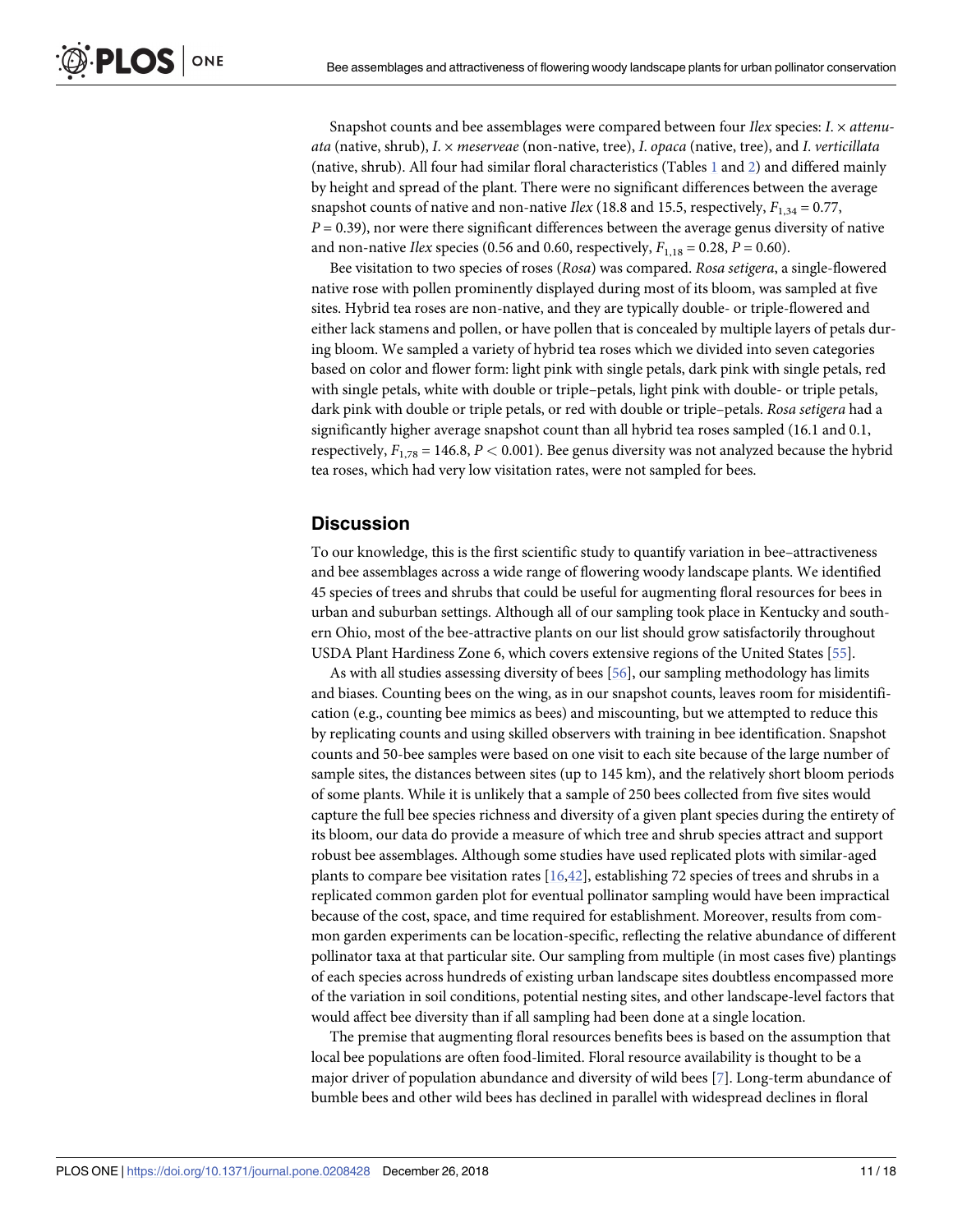<span id="page-11-0"></span>abundance and diversity in Europe  $[1,4]$  $[1,4]$ , and populations of solitary bees are enhanced by mass–flowering crops, suggesting that floral resources are indeed limiting [\[57,58\]](#page-16-0). There is some debate [\[59\]](#page-16-0) that the dense, high-resource displays of wildflower mixes or other urban plantings intended to augment resources for bees might have unintended ecological consequences for remnant native plant biodiversity (e.g., by competing for generalist pollinators, functioning as hubs for pollinator-transmitted plant pathogens, or decreasing he likelihood of conspecific pollen transfer). However, such plantings might also increase pollination of remnant native plants through a spillover effect [\[59\]](#page-16-0) similar to that observed in agricultural crops bordered by wildflower strips [[60](#page-16-0)]. Although those types of potential ecological interactions warrant future research, they are beyond the scope of this study. Together with studies documenting that four common city tree species attracted a fifth of all native bee species occurring in Berlin, Germany[\[22\]](#page-15-0), and that nine of the main tree species planted along streets of European cities, including some non-native species and hybrids, provide nectar and pollen of high nutritional suitability for pollinators [\[45\]](#page-16-0) our results suggest that urban landscapes can be made even more valuable as refuges for pollinators by incorporating additional bee-attractive woody plants.

Urban and suburban landscapes typically consist of a diverse mix of native and non-native plant species [\[16,](#page-14-0)[44](#page-16-0),[61–65\]](#page-16-0). Recently, the long–standing debate [\[66,67\]](#page-16-0) about whether or not there is any role for non-invasive exotic plants in conservation biology has spurred a fervent movement in gardening circles advocating that urban landscapes be constructed predominantly or exclusively with native plants [[68](#page-16-0)]. One of the main arguments against landscaping with non-native plants; i.e., ones that do not occur naturally in a particular region, ecosystem, or habitat, is their potential to become invasive. Although ornamental horticulture has been a major pathway for plant invasions  $[69,70]$ , many non-native ornamentals are either sterile hybrids or are considered non-invasive with a low risk of escaping cultivation [\[71,72](#page-17-0)]. None of the woody plants included in our study is listed as invasive in Kentucky or surrounding states [\[52\]](#page-16-0).

Another argument for landscaping with native as opposed to non-native plant species is that natives tend to support higher diversity and numbers of endemic caterpillars and other coevolved plant-feeding insects that help to sustain insectivorous birds and other desirable urban wildlife [\[68,](#page-16-0)[73](#page-17-0)–[75](#page-17-0)]. However, ornamental plants and shade trees are also valued for aesthetic appearance, so ones with abundant insect herbivores and associated feeding damage are more likely to be treated with insecticides that could be hazardous to bees. Moreover, some native North American woody plants are far more susceptible to invasive pests than their exotic congeners originating from the pest's natal region [[76,77\]](#page-17-0) and thus more likely to receive pesticide applications. We identified a number of non–invasive, non–native woody plants (e.g., *Abelia*, *Aralia*, *Cornus mas*, *Heptaconium miconioides*, *Hydrangia paniculata*, *Maackia amurensis*, *Tetradium daniellii*, *Vitex agnus-castus*, and others), that are both highly bee-attractive and relatively pest free, making them good candidates for use in bee-friendly urban landscapes. The present study adds to a growing body of evidence that both native and non-native plants can be valuable in helping to support bees and other pollinators in urbanized habitats  $[12,16,18,22,45,46,63,64,78]$  $[12,16,18,22,45,46,63,64,78]$  $[12,16,18,22,45,46,63,64,78]$  $[12,16,18,22,45,46,63,64,78]$  $[12,16,18,22,45,46,63,64,78]$  $[12,16,18,22,45,46,63,64,78]$  $[12,16,18,22,45,46,63,64,78]$  $[12,16,18,22,45,46,63,64,78]$  $[12,16,18,22,45,46,63,64,78]$  $[12,16,18,22,45,46,63,64,78]$ . Because most urban bees are polylectic  $[13,14]$  $[13,14]$  $[13,14]$  $[13,14]$  $[13,14]$  and will forage on a wide variety of plant species, they will readily incorporate non-native plants into their diets so long as they provide sufficient quantity and quality of pollen and nectar [[79](#page-17-0)].

Phenology of bloom is important when considering the value of plants for bees. Bloom time tends to be conserved by geographic origin, with cultivated non-native plants generally retaining the phenology of their source region [[63](#page-16-0),[80](#page-17-0)]. Our study identified 15 species of bee-attractive woody landscape plants that typically bloom before April or after mid-July, twelve of which are non-native [\(Table](#page-6-0) 3). Early or late blooming plants can be especially valuable to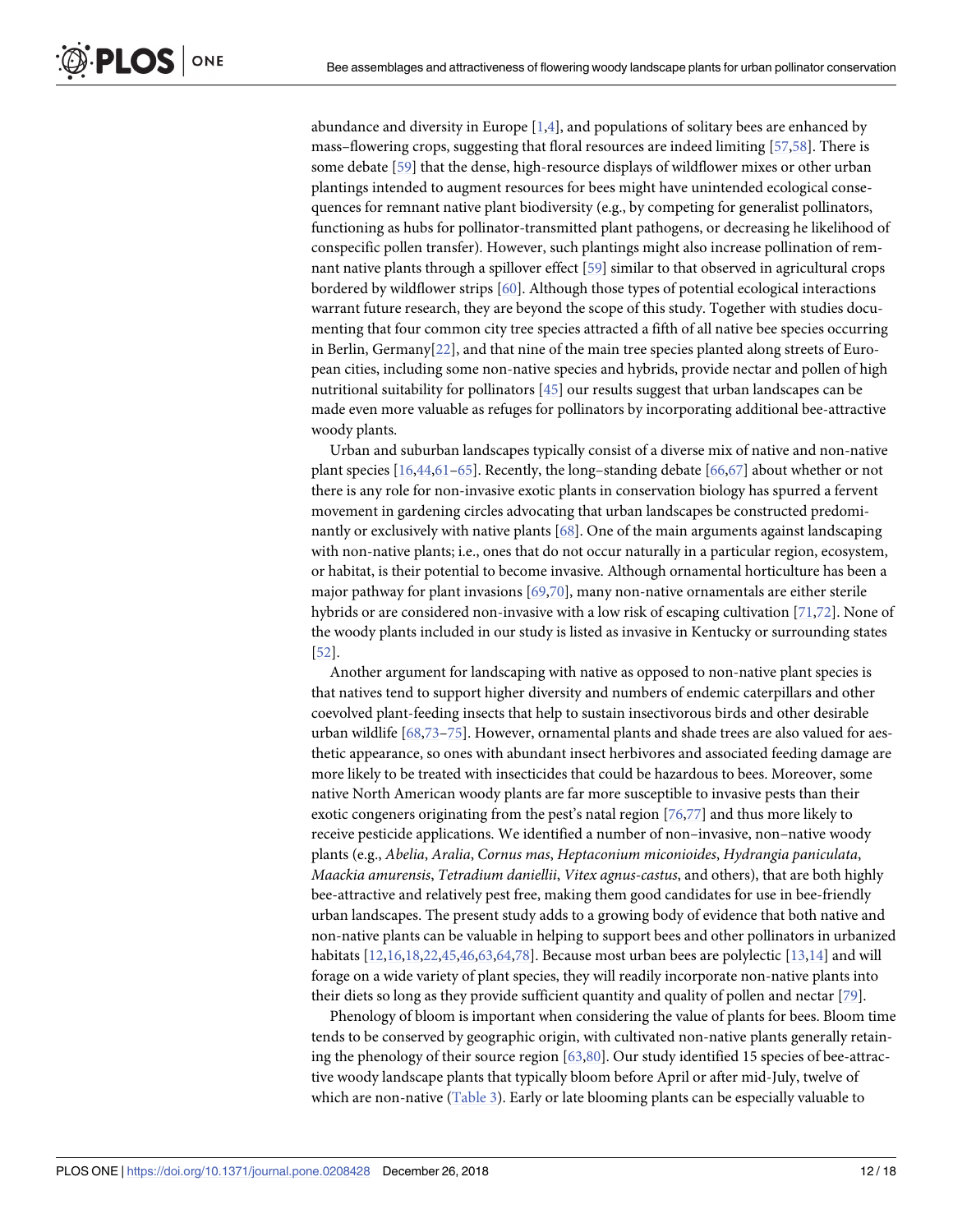<span id="page-12-0"></span>seasonal specialists by providing floral resources during critical times of nest establishment in the spring and winter provisioning in the fall [\[64](#page-16-0)[,81\]](#page-17-0). Bumble bees, which do not store substantial amounts of pollen and nectar, require a consistent supply of floral resources throughout the growing season including in early spring when post-wintering queens are foraging alone to establish their colony, and late in the growing season to provision the developing queen brood, and as food for new queens that feed heavily in preparation for hibernation in overwintering sites [\[76–78](#page-17-0)]. In our study, bumble bees constituted a large proportion of the samples from *Aesculus* × *carnea* in early spring, and from *Abelia* × *grandiflora*, *Clethra alnifolia*, *Heptacodium miconioides*, and *Vitex agnus-castus* late in the growing season. Honey bees, which will forage year-round if weather permits, also benefit from season-long floral resources. We identified a number of trees and shrubs that are highly attractive to honey bees including some that bloom early (e.g., *Cornus mas* and *Prunus subhirtella* 'Autumnalis') or late (e.g., *Rhus copallinum* and *Tetradium daniellii*) in the growing season. Wind-pollinated (anemophilous) plants, particularly trees, tend to flower earlier than entomophilous species [[82](#page-17-0)], and they, too, can provide critical nutrients for bees, especially in early spring before the springsummer floral resource peaks [[49–51\]](#page-16-0). Inclusion of wind-pollinated trees and shrubs, which were not sampled in our study, could change the proportion of bee-attractive natives versus non-natives amongst early-blooming landscape plants. Urban landscapes can be enhanced as habitat for bees by incorporating a variety of entomophilous, anemophilous, and ambophilous flowering plant species, biased toward natives and near-natives but including some nonnatives, to ensure succession of overlapping bloom periods and provide food during periods of poor nutrient availability before and after the spring to mid-summer floral resource peaks [\[64\]](#page-16-0).

One caveat to our data suggesting that native and non-native woody landscape plants may have equivalent usefulness for urban bee conservation is the genus-level taxonomic resolution of our bee data. Without identifying all of the *>*11,000 bees to species, it is impossible to know whether the non-native trees and shrubs attract and support disproportionate numbers of non-native bee species. Other than the sometimes negative ecological impacts of *Apis*, *Bombus* and *Megachile* spp. that were deliberately introduced to new regions of the world for agricultural pollination [\[83,84\]](#page-17-0), there is little or no empirical evidence that non-native bees degrade pollination networks or negatively affect the pollination of native plants [\[84\]](#page-17-0). However, some non-native bee species exhibit marked preferences for visiting plants from their own natal region [\[83\]](#page-17-0) which could have consequences should those bees become invasive. In our study, the giant resin bee *Megachile sculpturalis* Smith, a native of eastern Asia, was collected from flowers of six of the 45 woody plant species from which bee assemblages were sampled, including 12 specimens collected from *Aesculus parviflora* and *Oxydendron arboreum*, and 85 specimens from *Koelreuteria paniculata*, *Tetradium daniellii*, *Vitex agnus-castus*, and *Maackia amurensis*. The first two of the aforementioned plants are native, but the latter four, which accounted for 88% of the collections, are of Asian origin. *Megachile sculpturalis* has been observed to forcibly evict and occupy the nests of native *Osmia* sp. and *Xylocopa* sp. in the United States and Europe [\[85\]](#page-17-0), so more widespread planting of its favored Asian ornamental trees could facilitate its range expansion, with possible deleterious consequences for native bees in its introduced range. On the other hand, all of the seven *Bombus* species we collected from woody landscape plants are native, and jointly they foraged equally on native and nonnative woody plants. Indeed, two of the top bumble bee "magnets" were *Abelia × grandiflora* and *Heptacodium miconioides*, both late-blooming, non-native plants that were heavily visited by *Bombus* workers and young queens into late September when most other plants in those landscapes were done blooming.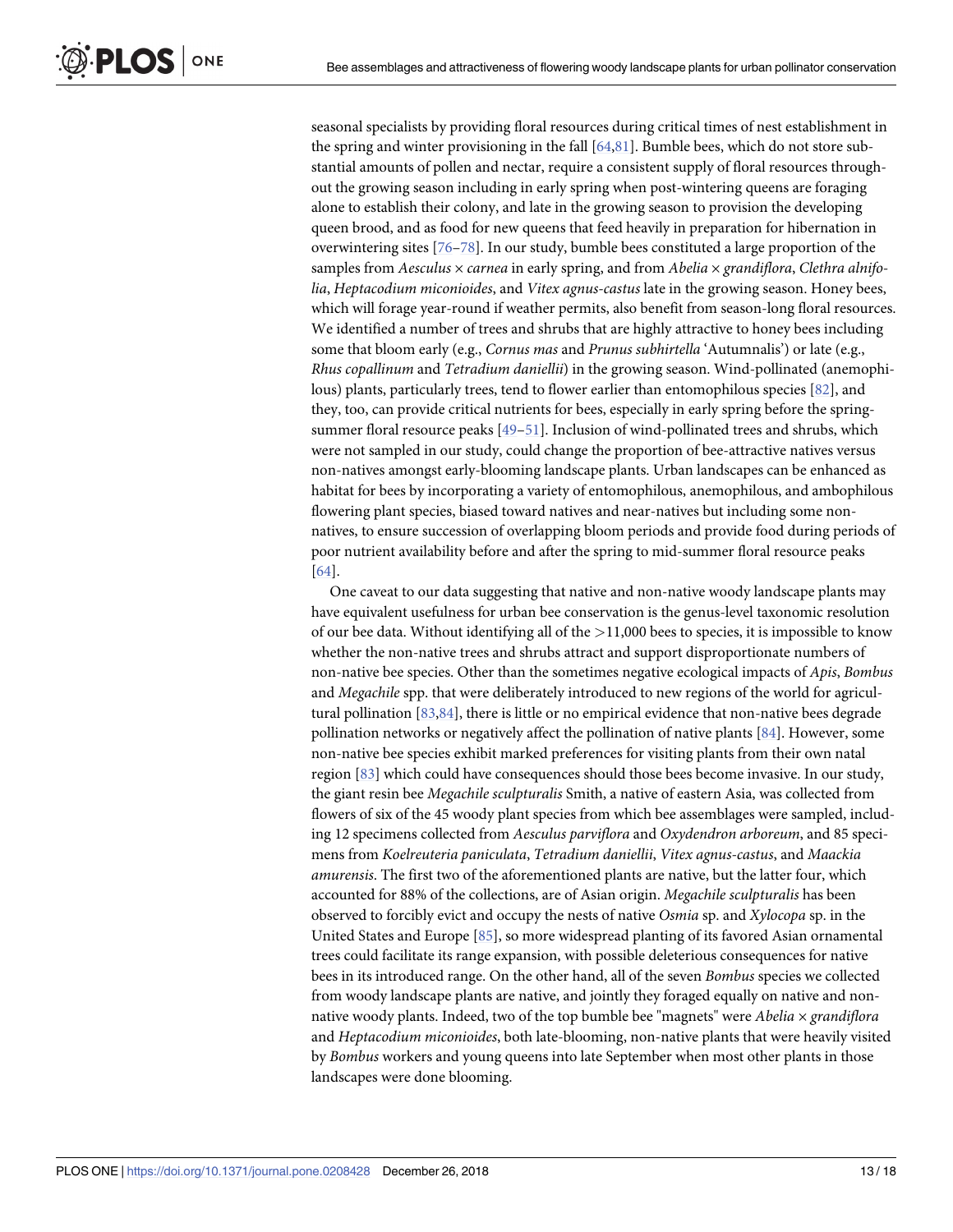<span id="page-13-0"></span>Another caveat is that, besides being used to inform decisions about woody landscape plants that may promote bee conservation, our data will be used by stakeholders wishing to identify and avoid planting trees and shrubs that attract bees, either to reduce hazard to persons having anaphylactic allergies to bee stings or general hazard and liability around residences or in public settings, or because of general fear of bees. We acknowledge that highly bee-attractive trees and shrubs that are suitable for most landscape settings might be poor choices for sites such as primary school playgrounds, yards frequented by small children, or outdoor public outdoor eating spaces.

Although some plant varieties with double flowers or showy sterile outer sepals that inhibit access to central, fertile flowers may not provide sufficient floral rewards to attract bees [\[46](#page-16-0)[,86\]](#page-17-0), many horticulturally-modified plants, including hybrids, can be as attractive, or more attractive, than their wild-type counterparts [\[16,](#page-14-0)[44](#page-16-0)]. In our study, neither of the native *Hydrangea* species, having been bred for large clusters of showy sterile sepals, was bee-attractive whereas the open-flowered, non-native *H*. *paniculata* had the highest average snapshot count of the 36 shrub species we sampled. Similarly, *R*. *setigera*, a native single-flowered rose, was highly attractive to bees, whereas none of the double- and triple-flowered hybrid tea rose cultivars attracted more than a single bee. All four of the *Ilex* species we compared, representing a mix of native, non-native, and hybrid species, offer easily accessible floral rewards, and all four were attractive to bees. This further illustrates that cultivars and non-native species can be equally attractive to bees as long as floral rewards have not been bred out or obscured. Similar patterns were seen within other plant genera; e.g., *Prunus subhirtella* and *P*. *virginiana* that have single, open flowers, were highly bee-attractive, whereas *P*. *kanzan*, a double-flowered species, attracted almost no bees.

In conclusion, this study identified many species of flowering trees and shrubs that are highly attractive to bees and documented the types of bees that visit them. Even so, we did not come close to capturing the enormous diversity of flowering woody landscape plants available in the marketplace [[62](#page-16-0)], so there is great potential for identifying additional plants that could have value for urban bee conservation. Recommendations for bee-attractive plants that are based on empirical data are preferable to the large number of plant lists available to the public that are based only on informal observations or anecdotes [\[35\]](#page-15-0). Our data should help to inform and augment existing lists of bee–attractive plants in addition to encouraging the use of sustainable, bee–attractive woody landscape plants to conserve and restore resources for urban pollinators.

# **Acknowledgments**

The authors thank A. Baker, R. Brockman, T. D. McNamara, K. O'Hearn, C. Redmond, A. Saeed, and W. Yates for help collecting and curating bee samples, P. Douglas, W. Fountain, R. Geneve, J. Hart, D. Leonard, and R. Webber for help locating sample sites for particular plant species, and C. Grozinger, C. Palmer, C. Simao, J. White, and two anonymous reviewers for helpful comments on the manuscript. We are grateful to the staffs at the Arboretum and State Botanical Garden of Kentucky (Lexington, KY), Boone County Arboretum (Union, KY), the Lexington Cemetery (Lexington, KY), and Spring Grove Cemetery and Arboretum (Cincinnati, OH) for their cooperation, and to the many property owners and managers who gave permission for us to sample in their landscapes. This is paper 18-08-028 of the Kentucky Agricultural Experiment Station.

# **Author Contributions**

**Conceptualization:** Bernadette M. Mach, Daniel A. Potter.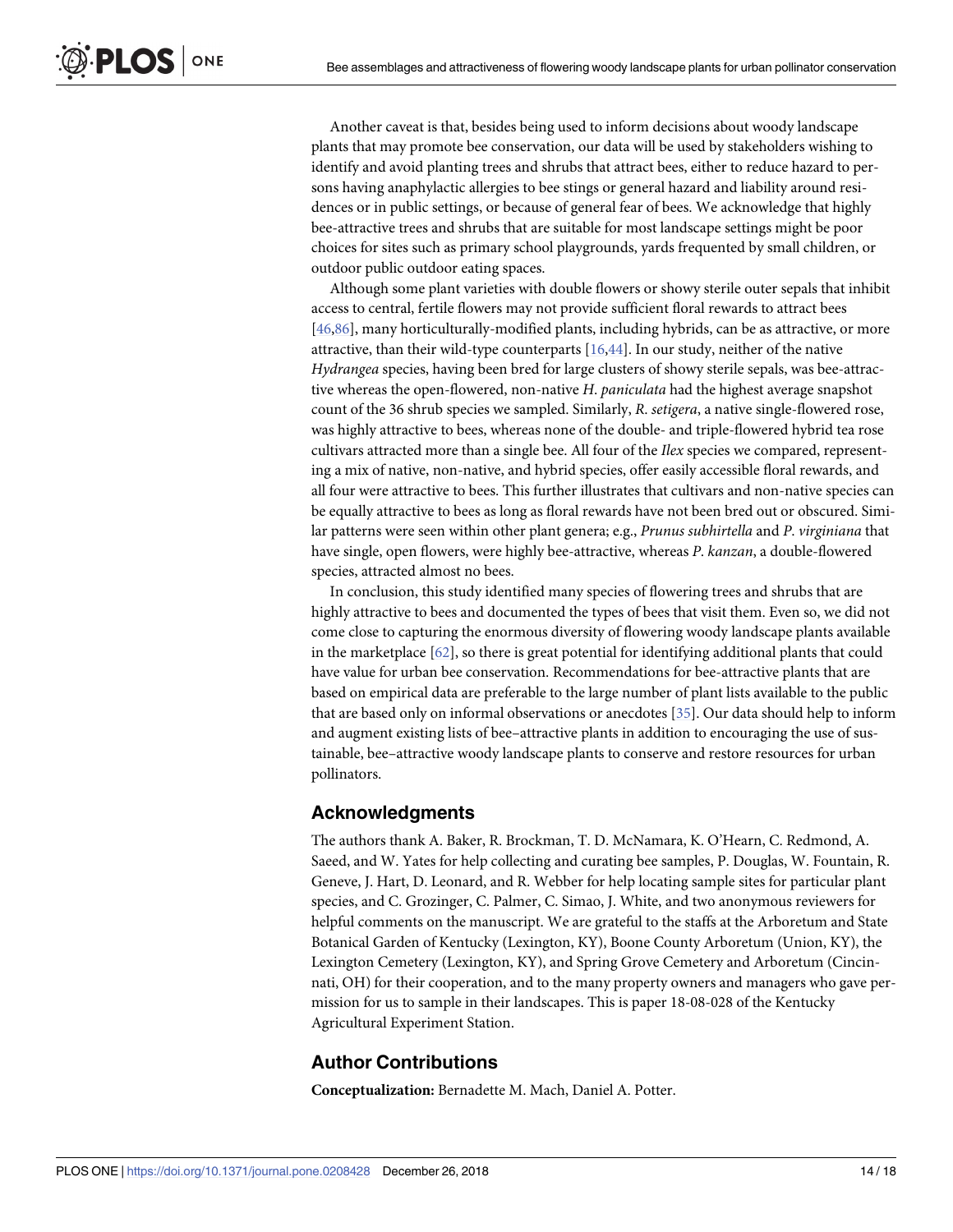<span id="page-14-0"></span>**Formal analysis:** Bernadette M. Mach.

**Investigation:** Bernadette M. Mach, Daniel A. Potter.

**Methodology:** Bernadette M. Mach, Daniel A. Potter.

**Project administration:** Daniel A. Potter.

**Software:** Bernadette M. Mach.

**Supervision:** Daniel A. Potter.

**Writing – original draft:** Bernadette M. Mach, Daniel A. Potter.

**Writing – review & editing:** Bernadette M. Mach, Daniel A. Potter.

#### **References**

- **[1](#page-0-0).** Biesmeijer JC, Roberts SPM, Reemer M, Ohlemüller R, Edwards M, Peeters T, et al. Parallel declines in pollinators and insect-pollinated plants in Britain and the Netherlands. Science. 2006; 313: 351–354. <https://doi.org/10.1126/science.1127863> PMID: [16857940](http://www.ncbi.nlm.nih.gov/pubmed/16857940)
- **2.** Potts SG, Biesmeijer JC, Kremen C, Neumann P, Schweiger O, Kunin WE. Global pollinator declines: trends, impacts and drivers. Trends Ecol Evol. 2010; 25: 345–353. [https://doi.org/10.1016/j.tree.2010.](https://doi.org/10.1016/j.tree.2010.01.007) [01.007](https://doi.org/10.1016/j.tree.2010.01.007) PMID: [20188434](http://www.ncbi.nlm.nih.gov/pubmed/20188434)
- **3.** Cameron SA, Lozier JD, Strange JP, Koch JB, Cordes N, Solter LF, et al. Patterns of widespread decline in North American bumble bees. Proc Nat Acad Sci. 2011; 108: 662–667. [https://doi.org/10.](https://doi.org/10.1073/pnas.1014743108) [1073/pnas.1014743108](https://doi.org/10.1073/pnas.1014743108) PMID: [21199943](http://www.ncbi.nlm.nih.gov/pubmed/21199943)
- **[4](#page-11-0).** Goulson D, Nicholls E, Botias C, Rotheray EL. Bee declines driven by combined stress from parasites, pesticides, and lack of flowers. Science. 2015; 347: 1255957. <https://doi.org/10.1126/science.1255957> PMID: [25721506](http://www.ncbi.nlm.nih.gov/pubmed/25721506)
- **[5](#page-0-0).** Koh I, Lonsdorf EV, Williams NM, Brittain C, Isaacs R, Gibbs J, et al. Modeling the status, trends, and impacts of wild bee abundance in the United States. Proc Nat Acad Sci. 2016; 113(1): 140–145. [https://](https://doi.org/10.1073/pnas.1517685113) [doi.org/10.1073/pnas.1517685113](https://doi.org/10.1073/pnas.1517685113) PMID: [26699460](http://www.ncbi.nlm.nih.gov/pubmed/26699460)
- **[6](#page-0-0).** Potts SG, Imperatriz-Fonseca V, Ngo HT, Aizen MA, Beismeijer JG, Breeze TD, et al. Safeguarding pollinators and their values to human well-being. Nature. 2016; 540: 220–228. [https://doi.org/10.1038/](https://doi.org/10.1038/nature20588) [nature20588](https://doi.org/10.1038/nature20588) PMID: [27894123](http://www.ncbi.nlm.nih.gov/pubmed/27894123)
- **[7](#page-0-0).** Roulston TH, Goodell K. The role of resources and risks in regulating wild bee populations. Annu Rev Entomol. 2011; 56: 293–312. <https://doi.org/10.1146/annurev-ento-120709-144802> PMID: [20822447](http://www.ncbi.nlm.nih.gov/pubmed/20822447)
- **[8](#page-0-0).** Hernandez JL, Frankie GW, Thorp RW. Ecology of urban bees: a review of current knowledge and directions for future study. Cities Environ. 2009; 2: 1–15.
- **9.** Baldock KC, Goddard MA, Hicks DM, Kunin WE, Mitschunas N, Osgathorpe LM, et al. Where is the UK's pollinator biodiversity? The importance of urban areas for flower-visiting insects. Proc Royal Soc B: Biol Sci (2015); 282(1803): 20142849. <https://doi.org/10.1098/rspb.2014.2849> PMID: [25673686](http://www.ncbi.nlm.nih.gov/pubmed/25673686)
- **[10](#page-0-0).** Hall DM, Camilo GR, Tonietto RK, Ollerton J, Ahrné K, Arduser M, et al. The city as a refuge for insect pollinators. Conserv Biol. 2017; 31: 24–29. <https://doi.org/10.1111/cobi.12840> PMID: [27624925](http://www.ncbi.nlm.nih.gov/pubmed/27624925)
- **[11](#page-0-0).** Tommasi D, Miro A, Higo HA, Winston ML. Bee diversity and abundance in an urban setting. Can Entomol. 2004; 36: 851–869.
- **[12](#page-1-0).** Frankie GW, Thorp RW, Schindler M, Hernandez J, Ertter B, Rizardi M. Ecological patterns of bees and their host ornamental flowers in two northern California cities. J Kans Entomol Soc. 2005; 78: 227–246.
- **[13](#page-11-0).** Fetridge ED, Ascher JS, Langellotto GA. The bee fauna of residential gardens in a suburb of New York City (Hymenoptera: Apoidea). Ann Entomol Soc Am. 2008; 101: 1067−1077.
- **[14](#page-11-0).** Matteson KC, Ascher JS, Langellotto GA. Bee richness and abundance in New York City urban gardens. Ann Entomol Soc Am. 2008; 101: 140–150.
- **15.** Tonietto R, Fant J, Ascher J, Ellis K, Larkin D. A comparison of bee communities of Chicago green roofs, parks and prairies. Landsc Urban Plan. 2011; 103: 102–108.
- **[16](#page-0-0).** Garbuzov M, Ratnieks FLW. Quantifying variation among garden plants in attractiveness to bees and other flower-visiting insects. Func Ecol, 2014; 28: 364–374.
- **[17](#page-0-0).** McFrederick QS, LeBuhn G. Are urban parks refuges for bumble bees Bombus spp. (Hymenoptera: Apidae)? Biol Conserv. 2006; 129: 372–382.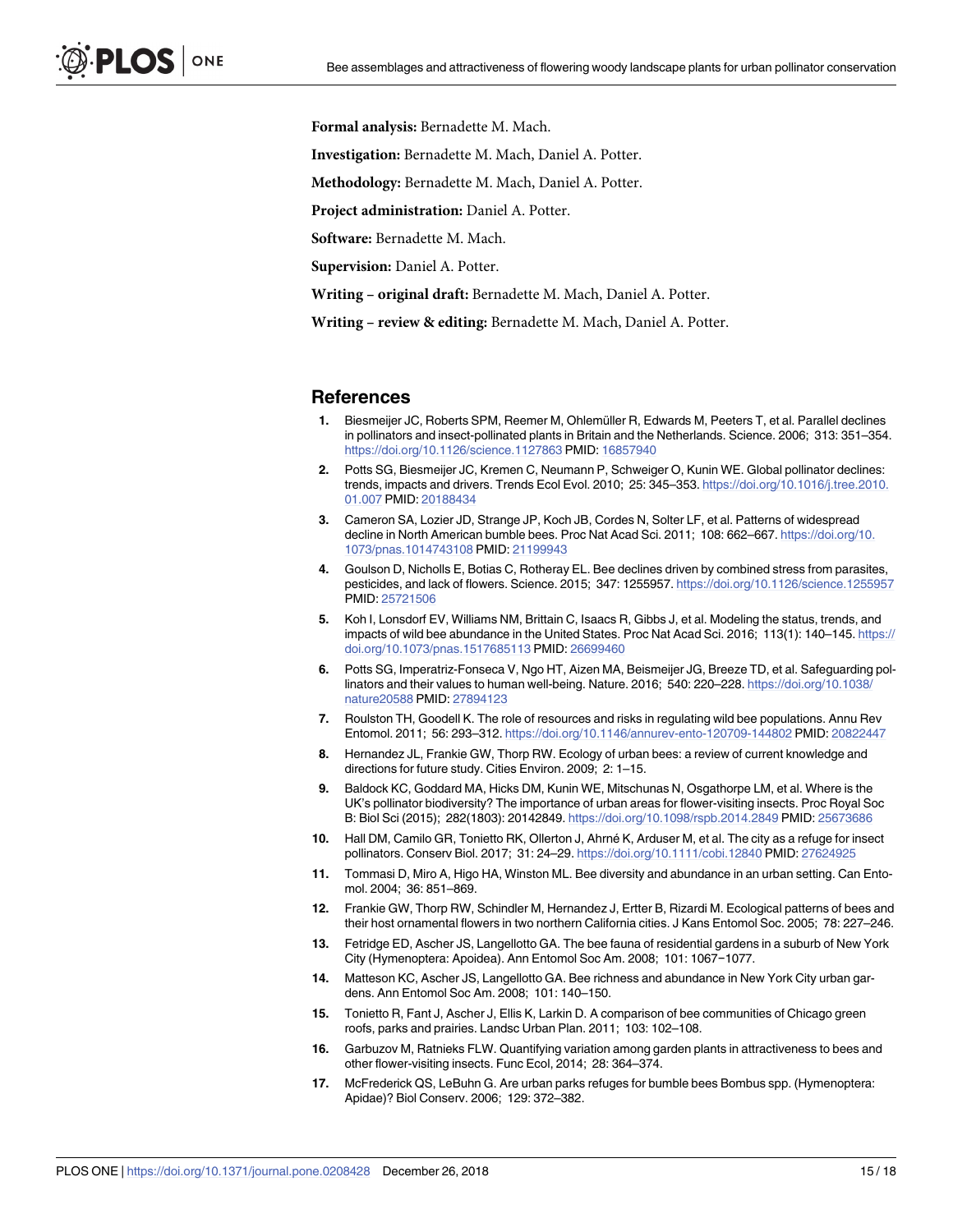- <span id="page-15-0"></span>**[18](#page-0-0).** Larson JL, Kesheimer AJ, Potter DA. Pollinator assemblages on dandelions and white clover in urban and suburban lawns. J Insect Conserv. 2014; 18: 863–873.
- **[19](#page-0-0).** Lerman SB, Milam J. Bee fauna and floral abundance within lawn-dominated suburban yards in Springfield, MA. Ann Entomol Soc Am. 2016; 109: 713–723. <https://doi.org/10.1093/aesa/saw043> PMID: [27651546](http://www.ncbi.nlm.nih.gov/pubmed/27651546)
- **[20](#page-1-0).** Cane JH. Bees, pollination, and the challenges of sprawl. Nature in fragments: the legacy of sprawl. Columbia University Press. New York. 2005.
- **21.** Gardiner MM, Burkman CE, Prajzner SP. The value of urban vacant land to support arthropod biodiversity and ecosystem services. Environ Entomol. 2013; 42: 1123–1136. <https://doi.org/10.1603/EN12275> PMID: [24468552](http://www.ncbi.nlm.nih.gov/pubmed/24468552)
- **[22](#page-1-0).** Hausmann SL, Petermann JS, Rolff J. Wild bees as pollinators of city trees. Insect Conserv Divers. 2016; 9: 97–107.
- **[23](#page-1-0).** Matteson KC, Langellotto GA. Bumble bee abundance in New York City community gardens: Implications for urban agriculture. Cities Environ. 2009; 2(1): article 5, 12 pp. Available from: [http://](http://escholarship.bc.edu/cate/vol2/iss1/5) [escholarship.bc.edu/cate/vol2/iss1/5.](http://escholarship.bc.edu/cate/vol2/iss1/5)
- **[24](#page-1-0).** Lowenstein DM, Matteson KC, Minor ES. Diversity of wild bees supports pollination services in an urbanized landscape. Oecologia. 2015; 179: 811–821. <https://doi.org/10.1007/s00442-015-3389-0> PMID: [26187241](http://www.ncbi.nlm.nih.gov/pubmed/26187241)
- **[25](#page-1-0).** Miller JR. Biodiversity conservation and the extinction of experience. Trends Ecol Evol. 2005; 20: 430– 434. <https://doi.org/10.1016/j.tree.2005.05.013> PMID: [16701413](http://www.ncbi.nlm.nih.gov/pubmed/16701413)
- **26.** Colding J, Lundberg J, Folke C. Incorporating green-area user groups in urban ecosystem management. Ambio. 2006; 35: 237–244. PMID: [16989508](http://www.ncbi.nlm.nih.gov/pubmed/16989508)
- **27.** Goddard MA, Dougill AJ, Benton TG. Scaling up from gardens: biodiversity conservation in urban environments. Trends Ecol Evol. 2010; 25(2):90–98. <https://doi.org/10.1016/j.tree.2009.07.016> PMID: [19758724](http://www.ncbi.nlm.nih.gov/pubmed/19758724)
- **[28](#page-1-0).** Bellamy CC, van der Jagt APN, Barbour S, Smith M, Moseley D. A spatial framework for targeting urban planning for pollinators and people with local stakeholders: A route to healthy, blossoming communities? Environ Res. 2017; 158: 255–268. <https://doi.org/10.1016/j.envres.2017.06.023> PMID: [28662451](http://www.ncbi.nlm.nih.gov/pubmed/28662451)
- **[29](#page-1-0).** Castillo P. Beekeeping is on the rise in urban areas. 2014; Available from: [https://www.](https://www.washingtontimes.com/news/2014/oct/18/beekeeping-on-the-rise-in-urban-areas/) [washingtontimes.com/news/2014/oct/18/beekeeping-on-the-rise-in-urban-areas/](https://www.washingtontimes.com/news/2014/oct/18/beekeeping-on-the-rise-in-urban-areas/)
- **[30](#page-1-0).** National Pollinator Garden Network. Million pollinator garden challenge. 2017; Available from: [http://](http://millionpollinatorgardens.org/) [millionpollinatorgardens.org/](http://millionpollinatorgardens.org/)
- **[31](#page-1-0).** Monarch Watch. Monarch Waystations. 2017; Available from: [http://www.monarchwatch.org/](http://www.monarchwatch.org/waystations/) [waystations/](http://www.monarchwatch.org/waystations/)
- **[32](#page-1-0).** National Wildlife Federation. Certified Wildlife Habitat program. 2017; Available from: [https://www.nwf.](https://www.nwf.org/garden-for-wildlife) [org/garden-for-wildlife](https://www.nwf.org/garden-for-wildlife)
- **[33](#page-1-0).** Royal Horticultural Society. RHS Plants for Pollinators. 2018; Available from: [https://www.rhs.org.uk/](https://www.rhs.org.uk/science/conservation-biodiversity/wildlife/plants-for-pollinator) [science/conservation-biodiversity/wildlife/plants-for-pollinator](https://www.rhs.org.uk/science/conservation-biodiversity/wildlife/plants-for-pollinator)
- **[34](#page-1-0).** Buglife B-lines Hub. 2018; Available from: <https://www.buglife.org.uk/b-lines-hub>
- **[35](#page-1-0).** Garbuzov M, Ratnieks FLW. Listmania: The strengths and weaknesses of lists of garden plants to help pollinators. BioScience. 2014; 64: 1019–1026.
- **[36](#page-1-0).** Garbuzov M, Alton K, Ratnieks FLW. Most ornamental plants on sale in garden centres are unattractive to flower–visiting insects. PeerJ. 2017; 5:e3066; <https://doi.org/10.7717/peerj.3066> PMID: [28286716](http://www.ncbi.nlm.nih.gov/pubmed/28286716)
- **[37](#page-1-0).** Xerces Society. Pollinator–friendly plant lists. 2017; Available from: [https://xerces.org/pollinator](https://xerces.org/pollinator-conservation/plant-lists/)[conservation/plant-lists/](https://xerces.org/pollinator-conservation/plant-lists/)
- **[38](#page-1-0).** Pollinator Partnership. Ecoregional plant guides. 2017; Available from: <http://pollinator.org/guides>.
- **[39](#page-1-0).** Fleming HR. Pollinator friendly gardening: Gardening for bees, butterflies, and other pollinators. Minneapolis, MN: Quarto Press; 2015.
- **[40](#page-1-0).** Frey K, LeBuhn G. The bee–friendly garden. New York, NY: Penguin Random House; 2015.
- **[41](#page-1-0).** Moisset B, Buchmann S. Bee basics. An introduction to our native bees. USDA Forest Service and Pollinator Partnership. 2011; Available from: [https://www.fs.usda.gov/Internet/FSE\\_DOCUMENTS/](https://www.fs.usda.gov/Internet/FSE_DOCUMENTS/stelprdb5306468.pdf) [stelprdb5306468.pdf](https://www.fs.usda.gov/Internet/FSE_DOCUMENTS/stelprdb5306468.pdf)
- **[42](#page-1-0).** Tuell JK, Fielder AK, Landis D, Isaacs R. Visitation by wild and managed bees (Hymenoptera: Apoidea) to eastern U.S. native plants for use in conservation programs. Environ Entomol. 2008; 37: 707–718. PMID: [18559176](http://www.ncbi.nlm.nih.gov/pubmed/18559176)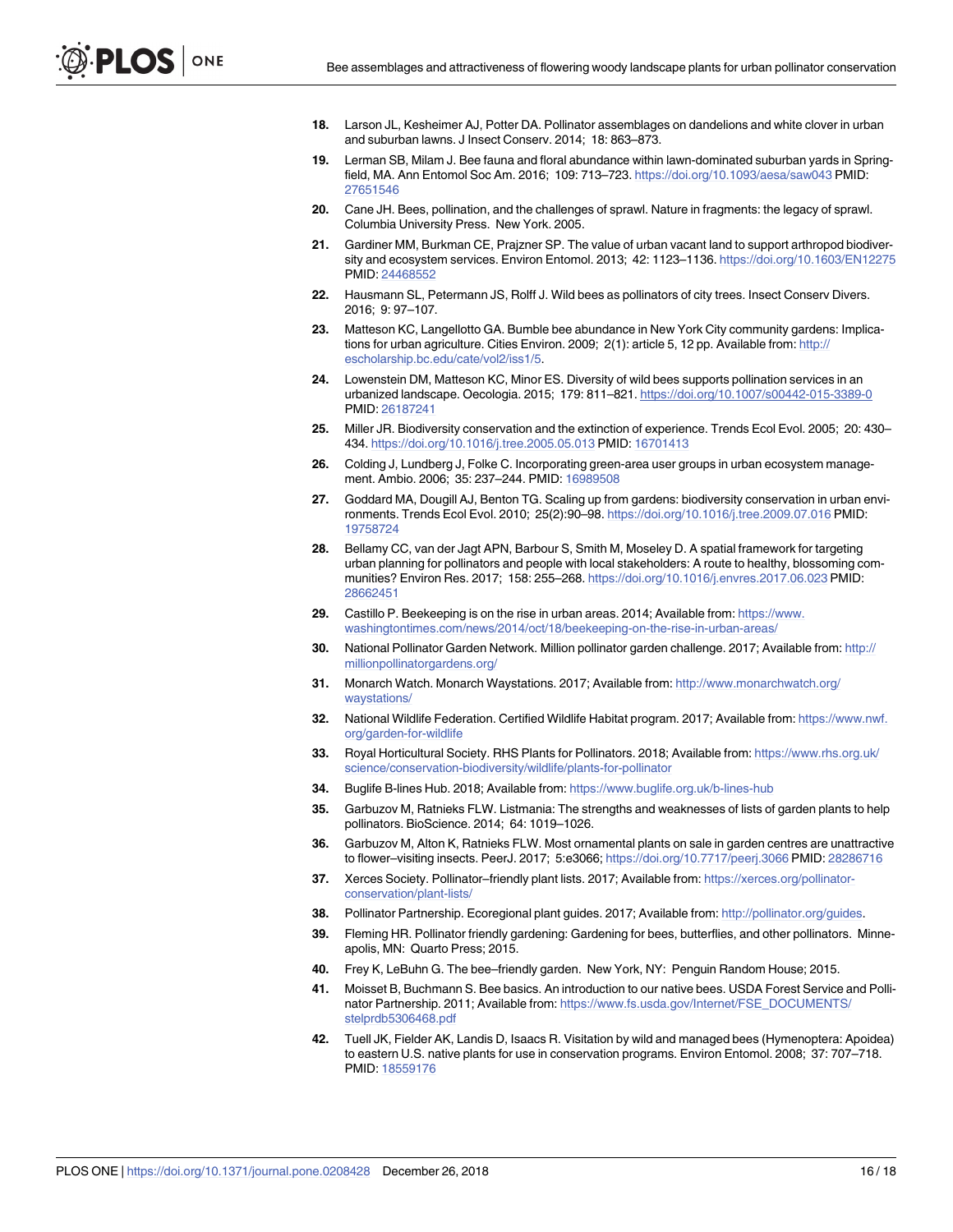- <span id="page-16-0"></span>**[43](#page-1-0).** Frankie GW, Thorp RW, Hernandez J, Rizzardi M, Ertter B, Pawelek JC, et al. Native bees are a rich natural resource in urban California gardens. California Agric. 2009; 63: 113–120.
- **[44](#page-1-0).** Garbuzov M, Samuelson EEW, Ratnieks FLW. Survey of insect visitation of ornamental flowers in Southover Grange garden, Lewes, UK. Insect Sci. 2015; 22: 700–705. [https://doi.org/10.1111/1744-](https://doi.org/10.1111/1744-7917.12162) [7917.12162](https://doi.org/10.1111/1744-7917.12162) PMID: [25099879](http://www.ncbi.nlm.nih.gov/pubmed/25099879)
- **[45](#page-1-0).** Somme L, Moquet L, Quinet M, Vanderplanck M, Michez D, Lognay G, et al. Food all in a row: urban trees offer valuable floral resources to pollinating insects. Urban Ecosyst. 2016; 19: 1149–1161.
- **[46](#page-1-0).** Comba L, Corbet SA, Barron A, Bird A, Collinge S, Miyazaki N, et al. Garden flowers: insect visits and the floral reward of horticulturally-modified variants. Ann Bot. 1999; 83: 73–86.
- **[47](#page-1-0).** Dicks LV, Baude M, Roberts SPM, Phillips J, Green M, Carvell C. How much flower-rich habitat is enough for wild pollinators? Answering a key policy question with incomplete knowledge. Ecol Entomol. 2015; 40: 22–35. <https://doi.org/10.1111/een.12226> PMID: [26877581](http://www.ncbi.nlm.nih.gov/pubmed/26877581)
- **[48](#page-1-0).** GardenResearch.com. National gardening survey, 2017 edition. 2017; Available from: [http://](http://gardenresearch.com/) [gardenresearch.com/](http://gardenresearch.com/)
- **[49](#page-1-0).** Batra SWT. Red maple (Acer rubrum L.), an important early spring food resource for honey bees and other insects. J Kans Entomol Soc. 1985; 58: 169–172.
- **50.** MacIvor JS, Cabral JM, Packer L. Pollen specialization by solitary bees in an urban landscape. Urban Ecosyst. 2014; 17: 139–147.
- **[51](#page-1-0).** Saunders ME. Insect pollinators collect pollen from wind-pollinated plants: Implications for pollination ecology and sustainable agriculture. Insect Conserv Divers. 2018; 11: 13–31.
- **[52](#page-2-0).** USDA NISIC. United States Department of Agriculture Invasive Species Information Center. Plants. 2018; Available from: <https://www.invasivespeciesinfo.gov/plants/databases.shtml>
- **[53](#page-5-0).** Packer L, Genaro JA, Sheffield CS. The Bee Genera of Eastern Canada. Can J Arthropod Identif. 2007; Available from [http://www.biology.ualberta.ca/bsc/ejournal/pgs03/pgs\\_03.html,](http://www.biology.ualberta.ca/bsc/ejournal/pgs03/pgs_03.html) [https://doi.org/10.3752/](https://doi.org/10.3752/cjai.2007.03) [cjai.2007.03](https://doi.org/10.3752/cjai.2007.03)
- **[54](#page-5-0).** Williams P, Thorp R, Richardson L, Colla S. Bumble bees of North America: an identification guide. Princeton University Press; 2014.
- **[55](#page-10-0).** USDA. United States Department of Agriculture plant hardiness zone map. 2018; Available from: [http://](http://planthardiness.ars.usda.gov/PHZMWeb/) [planthardiness.ars.usda.gov/PHZMWeb/](http://planthardiness.ars.usda.gov/PHZMWeb/)
- **[56](#page-10-0).** Westphal C, Bommarco R, Carre G, Lamborn E, Morison N, Petanidou T, et al. Measuring bee diversity in different European habitats and biogeographical regions. Ecol Monogr. 2008; 78: 653–671.
- **[57](#page-11-0).** Holzschuh A, Dormann CF, Tscharntke T, Steffan-Dewenter I. Mass-flowering crops enhance wild bee abundance. Oecologia. 2013; 172: 477–484. <https://doi.org/10.1007/s00442-012-2515-5> PMID: [23114428](http://www.ncbi.nlm.nih.gov/pubmed/23114428)
- **[58](#page-11-0).** Diekötter T, Peter F, Jauker B, Wolters V, Jauker F. Mass-flowering crops increase richness of cavitynesting bees and wasps in modern agro-ecosystems. GCB Bioenergy. 2014; 6: 219–226.
- **[59](#page-11-0).** Johnson AL, Fetters AM, Ashman T-L. Considering the unintentional consequences of pollinator gardens for urban plants: is the road to extinction paved with good intentions? New Phytol. 2017; 215: 1298–1305. <https://doi.org/10.1111/nph.14656> PMID: [28626951](http://www.ncbi.nlm.nih.gov/pubmed/28626951)
- **[60](#page-11-0).** Feltham H, Park K, Minderman J, Goulson D. Experimental evidence that wildflower strips increase pollinator visits to crops. Ecology and Evolution. 2015; 5: 3523–3530. <https://doi.org/10.1002/ece3.1444> PMID: [26380683](http://www.ncbi.nlm.nih.gov/pubmed/26380683)
- **[61](#page-11-0).** Collins JP, Kinzig A, Grimm NB, Fagan WF, Hope D, Wu J, et al. A new urban ecology. Am Scientist. 2000; 88: 416–425.
- **[62](#page-13-0).** Dirr MA. Dirr's encyclopedia of trees and shrubs. Portland, OR: Timber Press; 2011.
- **[63](#page-11-0).** Harrison T, Winfree R. Urban drivers of plant-pollinator interactions. Func Ecol. 2015; 29: 878–888.
- **[64](#page-11-0).** Salisbury A, Armitage J, Bostock H, Perry J, Tatchell M, Thompson K. Enhancing gardens as habitats for flower-visiting aerial insects (pollinators): should we plant native or exotic species? J Appl Ecol. 2015; 52: 1156–1164.
- **[65](#page-11-0).** Mayer K, Haeuser E, Dawson W, Essl F, Kreft H, Pergl J, et al. Naturalization of ornamental plant species in public green spaces and private gardens. Biol Invasions. 2017; 19: 3613–3627.
- **[66](#page-11-0).** Davis MA, Hobbs RL, Lugo AE, Ewel JJ, Vermeij GJ, Brown JH, et al. Don't judge species on their origins. Nature. 2011; 474: 153–154. <https://doi.org/10.1038/474153a> PMID: [21654782](http://www.ncbi.nlm.nih.gov/pubmed/21654782)
- **[67](#page-11-0).** Simberloff D. Non-natives: 141 scientists object. Nature. 2011; 475: 36.
- **[68](#page-11-0).** Tallamy DW. Bringing nature home: How you can sustain wildlife with native plants. Portland, OR: Timber Press; 2007.